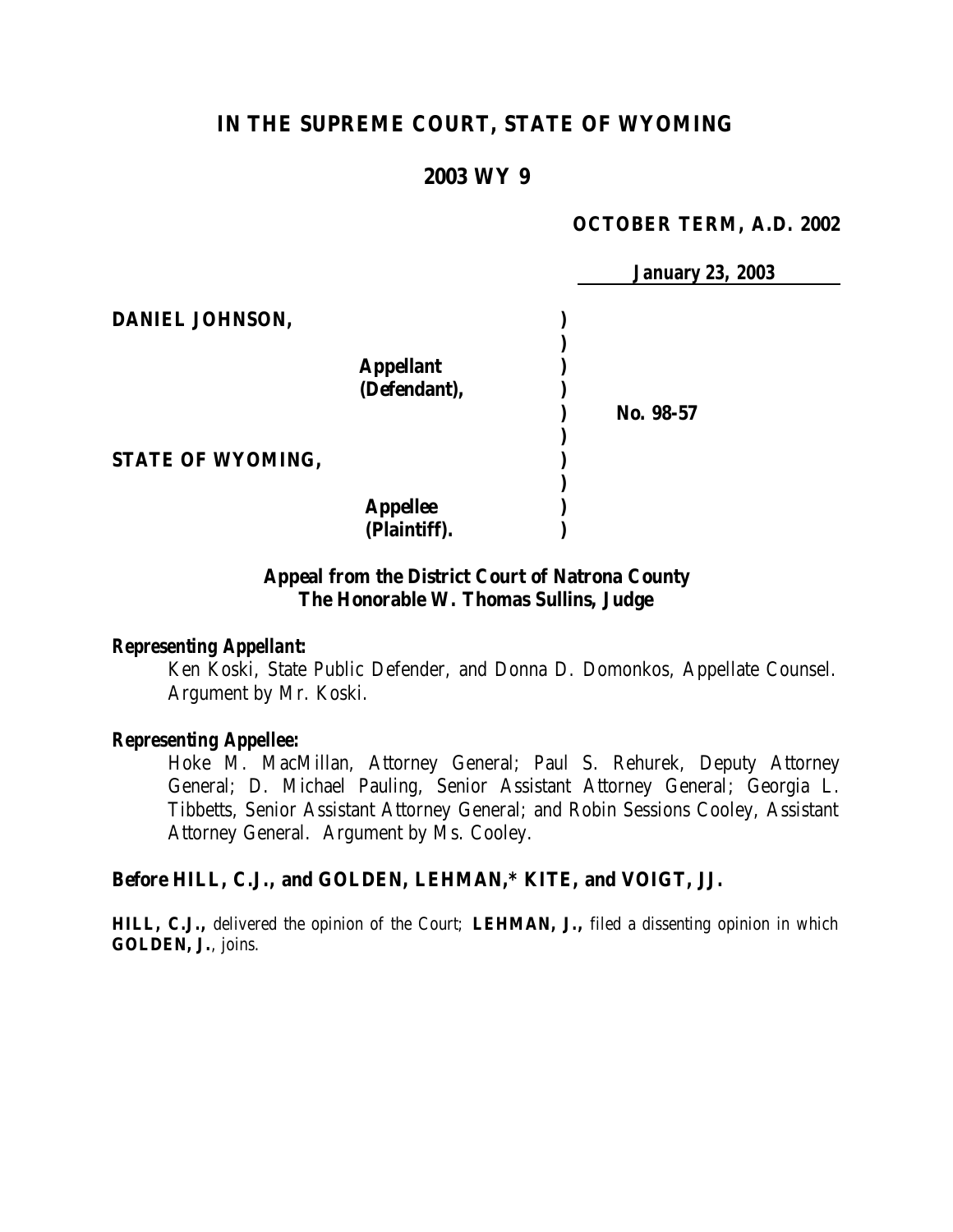**\*Chief Justice at time of oral argument.**

*NOTICE: This opinion is subject to formal revision before publication in Pacific Reporter Third. Readers are requested to notify the Clerk of the Supreme Court, Supreme Court Building, Cheyenne, Wyoming 82002, of any typographical or other formal errors so that correction may be made before final publication in the permanent volume.*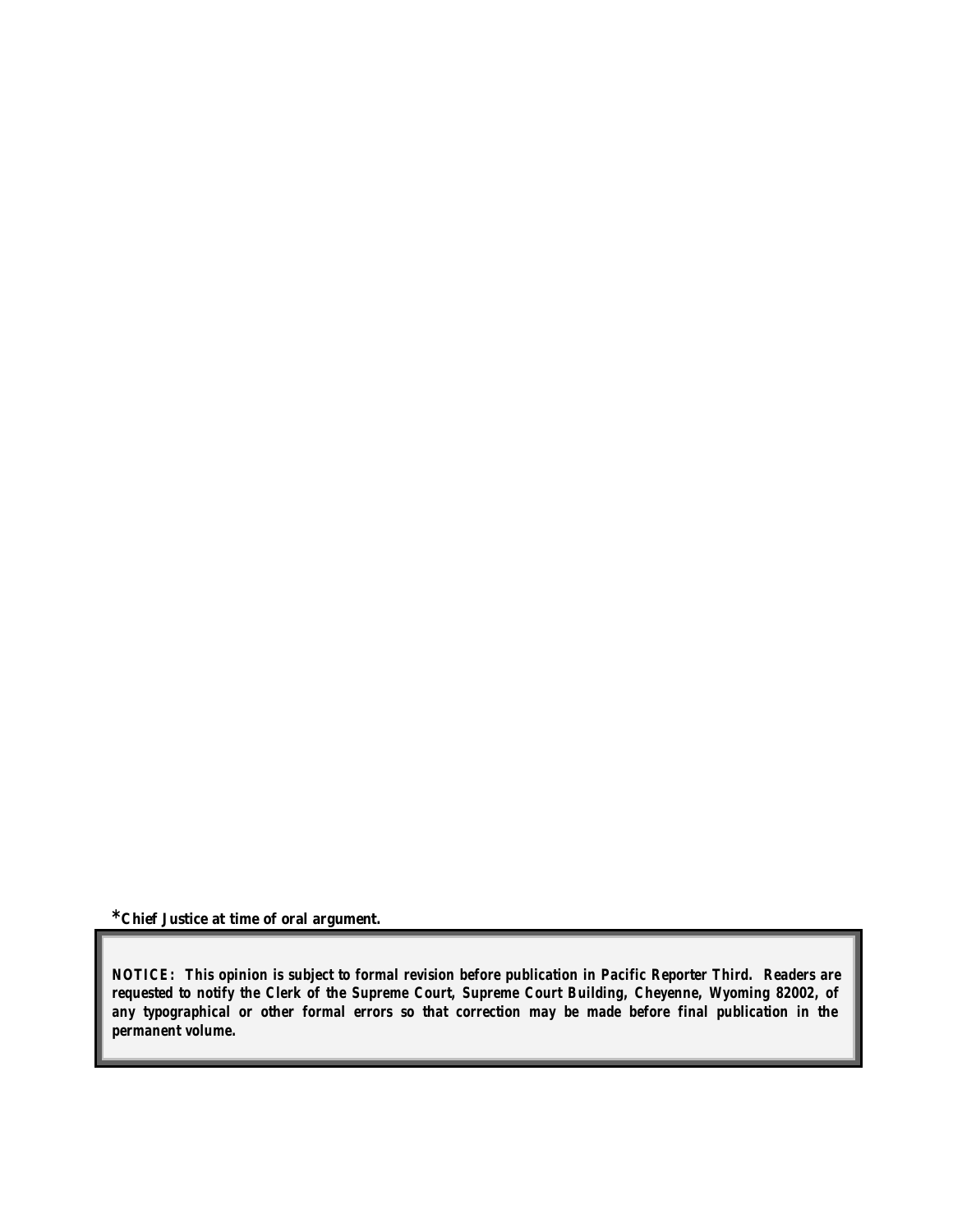### **HILL, Chief Justice.**

[¶1] The issues raised by Appellant, Daniel J. Johnson (Johnson), in this case concern the equal protection and the cruel and unusual punishment protections afforded by the Wyoming Constitution, as well as the United States Constitution. Specifically, the instant issues and their implications arise when a defendant is charged with first degree felony murder, which carries a maximum punishment of death (though in this case a mandatory life sentence was imposed), and the underlying felony for that charge is a violation of the child abuse statute, which carries a maximum punishment of five years' imprisonment, including in those circumstances when the abuse results in the death of the child.<sup>1</sup> Other issues are urged, including the necessity of disqualifying the entire district attorney's staff when an appointed defense counsel accepts employment as an assistant district attorney; error in instructing the jury; the failure to have Johnson present when a supplemental instruction was furnished in response to a question from the jury; and prosecutorial misconduct. This Court is satisfied that the offenses of felony first degree murder and felony child abuse are distinguishable by different elements and that no constitutional violation arises from the invocation of the felony child abuse statute as the underlying felony for first degree felony murder. We are also satisfied that no reversible error is to be found in Johnson's other issues and, consequently, we will affirm.

### **ISSUES**

[¶2] In his brief and supplemental briefs, Johnson raises these issues:

I. Whether the trial court abused its discretion by not disqualifying the entire Natrona County District Attorney's Office from the case at bar due to the appearance of impropriety?

II. Whether appellant's equal protection rights under Article 1, §§ 2 and 34 of the Wyoming Constitution were violated as two statutes declared the same acts to be crimes, and appellant was charged and convicted under the statute that penalized him more severely?

III. Whether appellant's right to be free from cruel and unusual punishment was violated by the use of child abuse as the underlying felony for purposes of the felony murder rule?

 $<sup>1</sup>$  As we shall point out in more detail later in this opinion, the Legislature has subsequently amended the</sup> child abuse statute so that it no longer includes instances of abuse that result in death.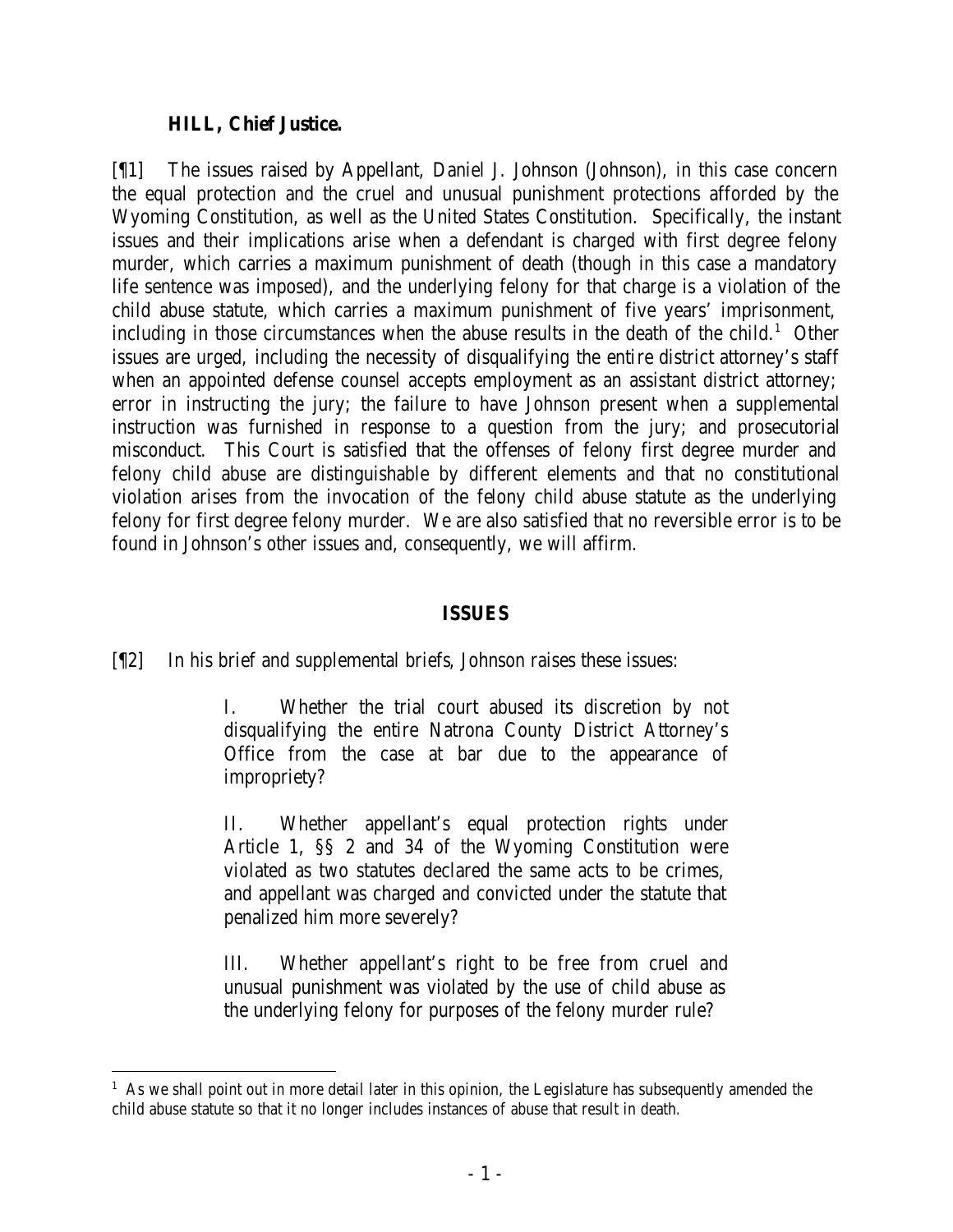IV. Whether the trial court erred when it refused to give appellant's instruction on specific intent and when it incorrectly defined intentionally?

V. Whether the trial court erred when it instructed the jury without the presence of appellant and without him waiving his right to be present?

VI. Whether the prosecutor improperly commented on Johnson's right not to incriminate himself by inferring invocation of this right was evidence of guilt?

VII. Whether the trial court erroneously instructed the jury?

The State rephrases those issues $2$  as follows:

I. Did the district court abuse its discretion in refusing to disqualify the Natrona County District Attorney's office from prosecuting the case at bar?

II. Was appellant's conviction for felony murder violative of the equal protection and cruel and unusual punishment provisions of the United States and Wyoming Constitutions?

III. Did the district court properly instruct the jury on the elements of the crime of felony murder upon which appellant was convicted?

IV. Did the district court err in responding to jury questions without affording appellant the opportunity to be present?

V. Statements made by the prosecutor during closing arguments constituted proper argument.

VI. The district court properly instructed the jury.

<sup>2</sup> In its supplemental brief of January 31, 2002, the State contends that this Court should not have resubmitted this case to the Court as it is currently constituted, and that if the Court was evenly divided, that should amount to an affirmance. The Court is not equally divided and, hence, the State's authority with respect to the result of an evenly divided court is not apropos. The State cites no authority for the proposition that the Court as it is currently constituted is without authority to consider this case, and we find it unnecessary to formally address that aspect of the State's brief.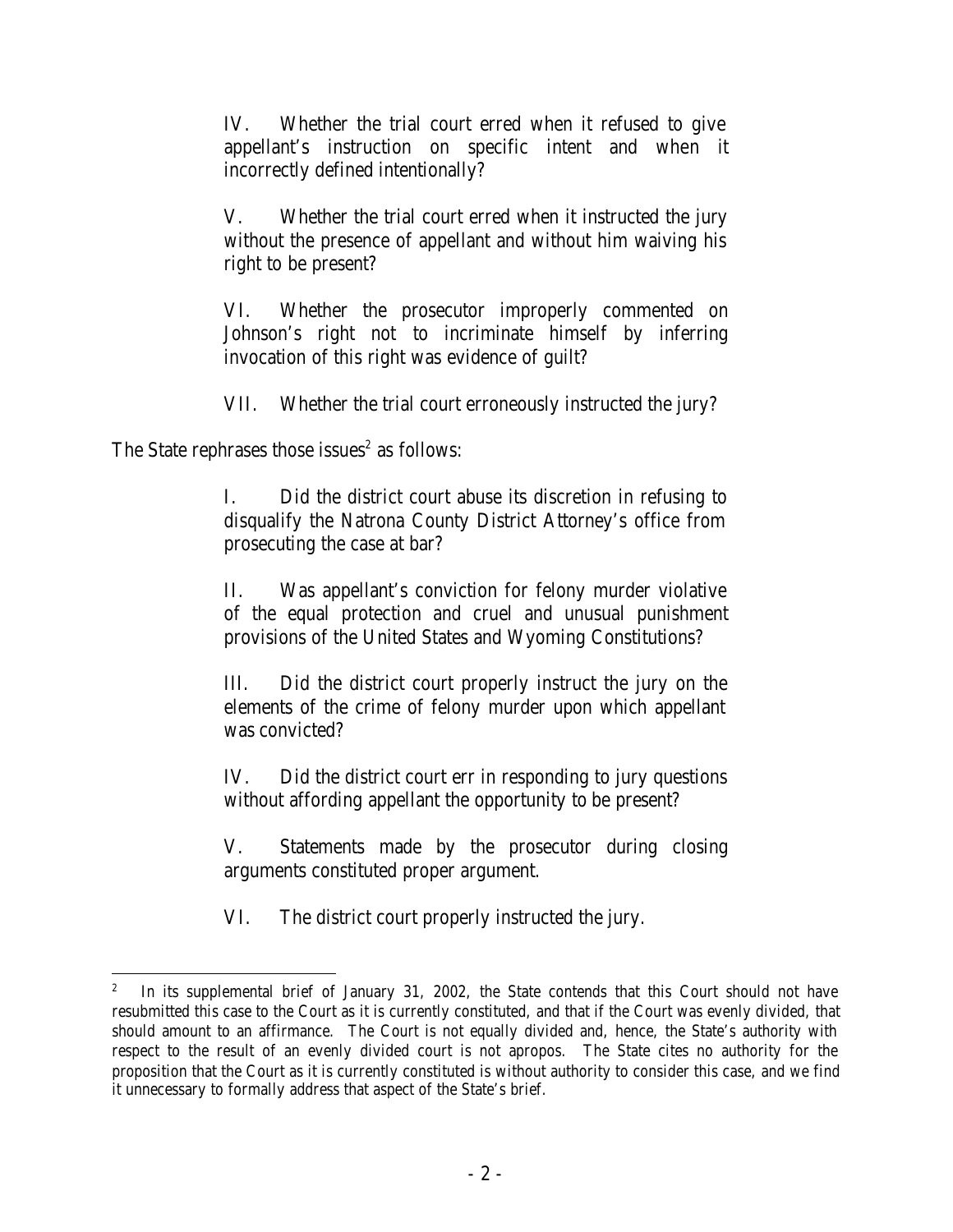#### **INTRODUCTION**

[¶3] By an Information filed on August 29, 1995,<sup>3</sup> Johnson was charged with first degree felony murder. The punishment for first degree murder is either life in prison or death. The death penalty was not sought in this case. In addition, Johnson was charged with two counts of inflicting injury on a child in violation of Wyo. Stat. Ann. § 6-2-503 (Michie 1988 and Supp. 1994). Eventually, one of those counts was dismissed because the alleged crime was also the predicate felony for the felony murder charge. The jury found Johnson innocent of the other count.<sup>4</sup> The jury found Johnson guilty of first degree felony murder.

#### **FACTS**

[¶4] At about 10:00 p.m., on August 23, 1995, the victim, Thomas Johnson, was left in Johnson's care when his wife, who was the victim's mother, went to work. The arrangement made by the Johnsons was that wife worked, and Johnson stayed home with the child because she had a better job. When she left for work, Johnson's wife testified that there did not appear to be any problems with the child. At about 4:40 a.m., on August 24, 1995, Johnson called his wife and told her the baby was not breathing right and to come home immediately. When she arrived, the baby was in a chair, and Johnson was on the phone with emergency personnel. Shortly thereafter, emergency personnel arrived to transport the child to the hospital. The first response to the call came from Johnson's neighbor and landlord, an Emergency Medical Technician (EMT) with the Casper Fire Department. The EMT noticed the baby was not breathing and that there was a small drop of blood around one of the child's nostrils. While waiting for an ambulance, the EMT

 $3$  There are a number of factors that contributed to the rather lengthy delays that occurred in this case. As we will set out in more detail herein, Johnson's first attorney was permitted to withdraw. A second attorney was appointed, and she too was permitted to withdraw from her representation of Johnson. Finally, the public defender was appointed on May 24, 1996, and the attorneys assigned to Johnson formally entered their appearances on June 7, 1996, some ten months after the events which gave rise to the criminal charges. Johnson's trial took place July 22-24, 1996, and Judgment and Sentence were entered on July 26, 1996. A notice of appeal was filed that same day. An unusually large number of extensions were granted to the court reporter, who retired shortly after this trial was completed, and the transcript was not completed and the case not docketed in this Court until February 19, 1998. Appellant's Brief was filed on September 18, 1998, and Appellee's Brief was filed on January 22, 1999. The case was argued to this Court on March 18, 1999. After argument, supplemental briefs were filed on April 5, 20, and 26, 1999. The Court was unable to reach a consensus on its resolution of this case, as well as the companion case *Johnson v. State*, Case No. 99-320. In the interim, both Justices Thomas and Macy retired from active service with the Court. The Court requested additional briefing on the issues relating to equal protection and cruel and unusual punishment and additional argument was presented to the Court, as it is now constituted, on April 17, 2002.

<sup>&</sup>lt;sup>4</sup> The second count of child abuse arose because, in the course of conducting the autopsy, it was noted that the victim was recovering from another subdural hematoma that was in the process of healing, or "resolving itself," and it was alleged that Johnson had caused that injury during an earlier episode of bouncing the child on his knee.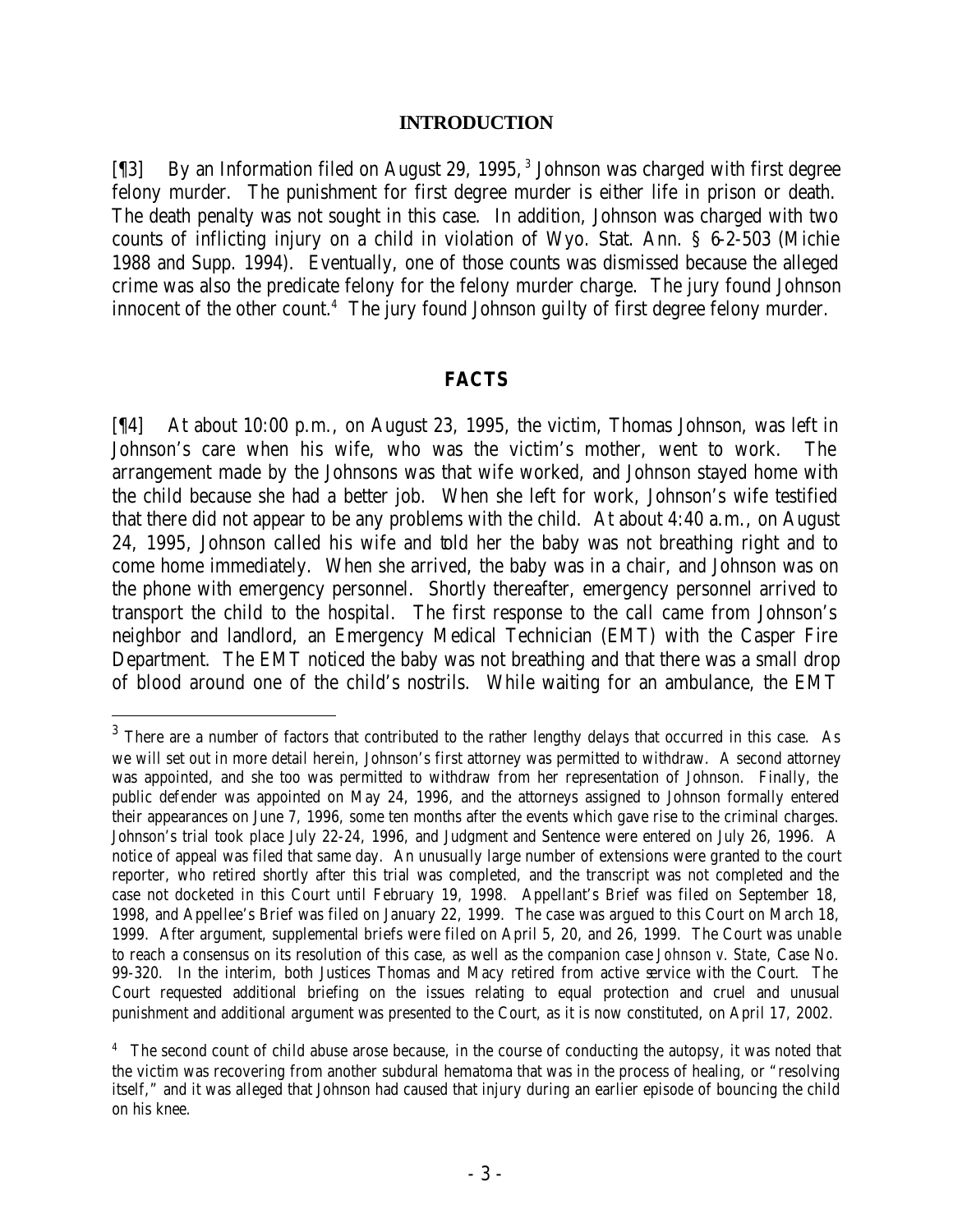immediately began administering CPR, but neither he nor other medical personnel were able to revive the child while transporting him to the hospital. When he arrived at the emergency room at 5:07 a.m., the child was in full arrest, unresponsive, with no pulse or respiration, his eyes were fixed and dilated, his tongue was bluish-yellow and stiff, and his body temperature was below normal at 93.5 degrees. Upon unsuccessfully trying to resuscitate the infant, the emergency room physician pronounced the infant dead at 5:52 a.m.

[¶5] Acting according to standard procedure after an infant's death, the treating physician notified the coroner. In addition to performing a physical exam, the treating physician obtained a sample of the infant's spinal fluid to culture. While the doctor was unable to detect any external injuries, he observed bilateral retinal hemorrhaging, indicating a brain injury. The spinal fluid was "grossly"<sup>5</sup> bloody, also indicating a brain injury. An autopsy disclosed an intercranial hemorrhage. The bilateral hemorrhage and blood between the two hemispheres of the brain indicated findings consistent with shaken baby syndrome. The injuries had occurred at various times. The most recent injuries were the cause of death. The older injuries (one to two weeks old) were in the process of healing and would have resolved themselves over the course of time.

[¶6] Johnson did not testify in his own behalf. However, he gave several statements to investigating police officers, including one that was tape-recorded and played for the jury. Those statements, in their totality, told the following story, and are the principal sources of the evidence demonstrating Johnson's guilt. Initially, Johnson denied any knowledge of the cause of the infant's injuries. Later, he told the police and the treating physician that the infant awoke at 4:00 a.m., and that he tried to give him a bottle, but the infant sounded "weird." The feeding was unsuccessful and the baby soon shut his eyes. The baby was in his stroller and Johnson shook him to try to awaken him. At that point, the baby stopped breathing, and Johnson tried to awaken him with a slap on the cheek, but this did not revive the child either. When specifically confronted with the autopsy results that the infant died as a result of severe shaking, Johnson admitted to "bouncing" the infant up-anddown on his knee, sometimes harder and faster, in order to soothe the child and get him to stop crying. The pathologist who performed the autopsy testified that the cause of death was most likely an up-and-down shaking of the baby, but that some of the intercranial injuries were indicative of a side-to-side, rotational turning of the infant's head.

[¶7] With respect to the events of August 24<sup>th</sup>, Johnson said he bounced the infant for about five to seven minutes, which was about the amount of time it took to heat the baby's

 <sup>5</sup> Although the word "grossly," as used in this context, was not further explained to the jury beyond its use by the physician witness, its meaning is that blood is observable by the naked eye (does not require microscopic examination to be identified). James L. Bennington, Ed., Saunders Dictionary and Encyclopedia of Laboratory Medicine and Technology 677 (1984); Webster's Third New International Dictionary 1002 (1c) (1986).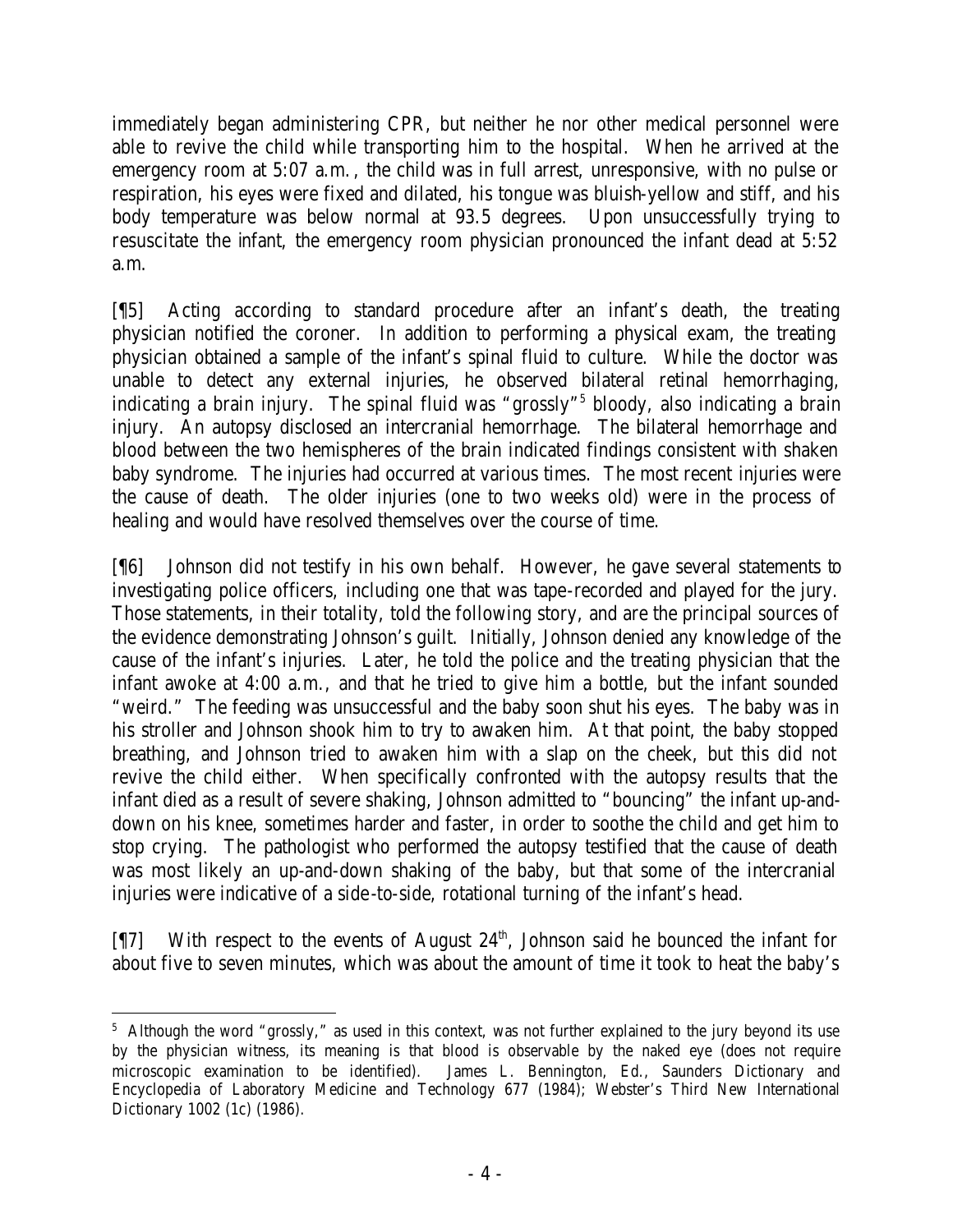formula. The baby vomited, and Johnson noticed blood in the child's mouth and nose at about midnight. Although a friend previously told Johnson he was too rough with the child, Johnson claimed that he had never seen any blood in the past. Johnson used a doll to demonstrate to the police how he bounced the infant the morning of his death. In a thirtysecond period, the officers counted ninety-one bounces, with Johnson never providing support for the doll's head.

[¶8] We will set out other facts pertinent to the particular issues in conjunction with our discussion of those issues.

# **DISCUSSION**

Disqualification of District Attorney's Office

[¶9] From August 29, 1995, until the end of November of 1995, H. Steven Brown represented Johnson. Brown went to work for the Natrona County District Attorney's Office on December 1, 1995. Brown did not file a motion to withdraw as Johnson's counsel until January 16, 1996, and the motion was granted on January 18, 1996. In Brown's January 16, 1996 motion to withdraw, an appearance was entered by Virginia Hazen as Johnson's new counsel.

[¶10] Only three activities are shown in the record between November 29, 1995, and Hazen's withdrawal. First, a request for setting for a "COP," was filed by the State on January 8, 1996, and it was served on Jim Raymond, Brown's former law partner. It appears that "COP" means a change of plea hearing as provided for in W.R.Cr.P. 11(e). A hearing on that motion was scheduled for January 19, 1996. However, the record does not reflect that such a hearing took place. Second, Hazen filed a motion to compel discovery on March 27, 1996 (because the State had never responded to Brown's September 18, 1995 demand for discovery). At the same time, she requested that a hearing be set for that motion, as well as for motions previously filed by Brown in November, 1995 (the hearing was scheduled for April 19, 1996, but the record does not reflect that such a hearing took place). Third, on April 18, 1996, Hazen filed a motion for continuance, and that motion was granted by order entered on April 22, 1996. On April 23, 1996, Hazen filed a motion to withdraw as counsel for Johnson and requested appointment of a public defender. Hazen's motion to withdraw was denied by order entered on April 29, 1996. Hazen renewed her motion to withdraw on May 6, 1996, and filed bare-bones motions to disqualify Judge Sullins and to disqualify the entire Natrona County District Attorney's Office. The second motion to withdraw was granted by order entered on May 24, 1996, and the public defender was appointed to represent Johnson.

[¶11] It is necessary to digress momentarily. Before withdrawing as Johnson's attorney, Brown negotiated a plea agreement with the district attorney's office. The terms of that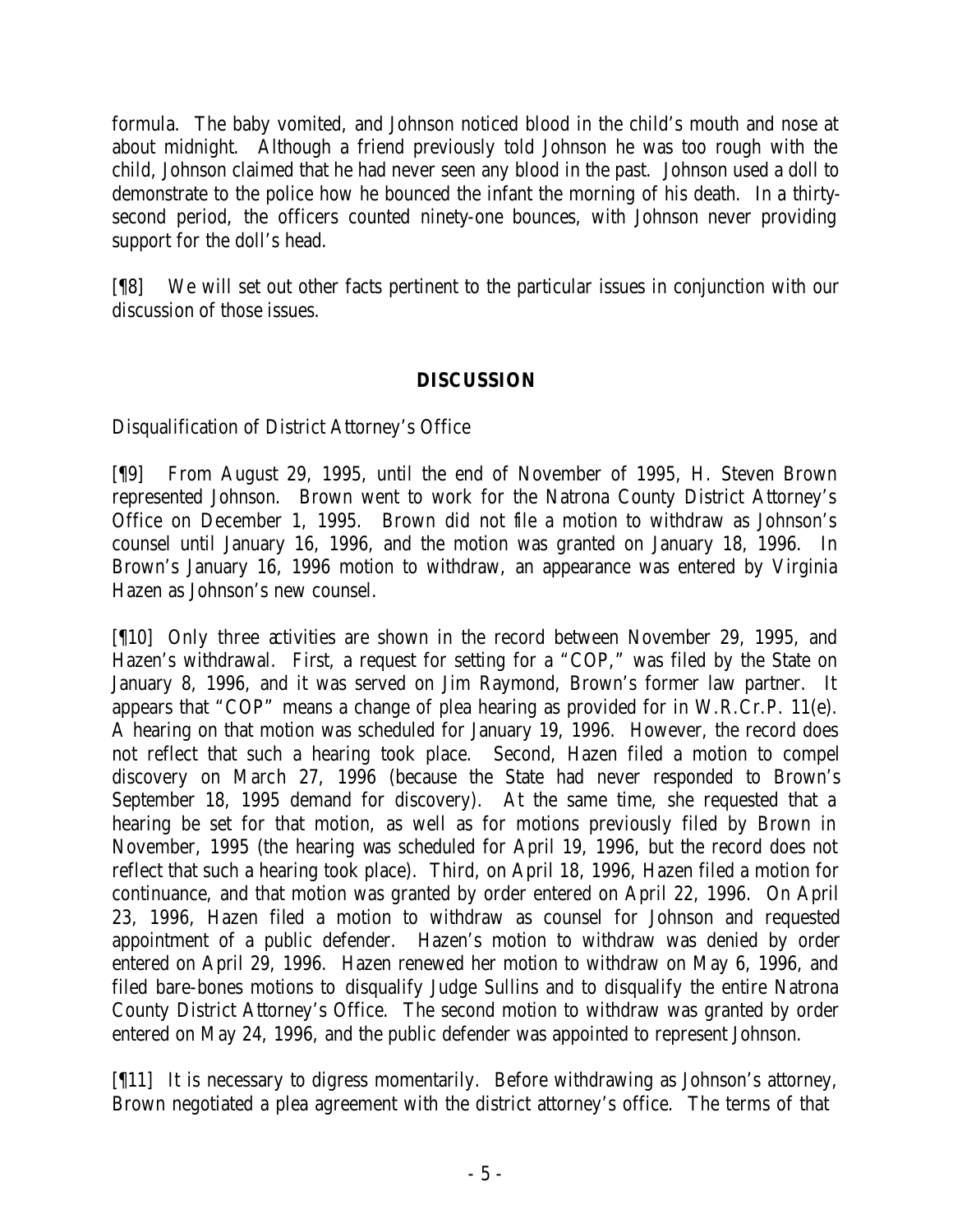agreement, as set out in a letter dated November 29, 1995, from the district attorney to Brown were these:

> You [Brown] and I [Kevin Meenan] have discussed a settlement of this matter several times. I am willing at this time to extend the following offer to resolve this matter short of trial:

> 1. Your client is currently charged with one count of first degree felony murder and two counts felony child abuse;

> 2. The State of Wyoming would move to amend Count I (the felony murder) to a count of involuntary manslaughter charging that your client did unlawfully kill a human being, to wit: Thomas Johnson, without malice, expressed or implied, involuntarily but recklessly, in violation of W.S. § 6-2-105. In exchange for a plea of guilty to that amended count, the State would also move to dismiss Counts II and III.

> 3. The State would join with the Defendant in a recommended sentence to the Court that Mr. Johnson be sentenced to the Wyoming State Penitentiary for a term of not less than seven nor more than ten years. That prison term would be suspended, your client placed on a period of supervised probation for the minimum seven years on the condition that he successfully complete three years at the CAC program.

> 4. Additionally, your client would successfully complete any and all counseling, alcohol, child abuse treatment, or other usual conditions of probation.

> 5. This offer is premised on the assumption that your client has no prior felony offenses. If he has previously been convicted of a felony, then the offer is withdrawn.

> Given the physical evidence in this case, the fact that the death of Thomas did appear to come about by criminal recklessness rather than an anger-driven assault, and the lack of any prior criminal offenses by your client, I believe this disposition to be fair and appropriate.

> If you and your client agree with this proposed disposition, please sign in the indicated portions below. I understand that another lawyer from your firm will be present with Mr. Johnson at the change of plea which we will schedule later in the month of December.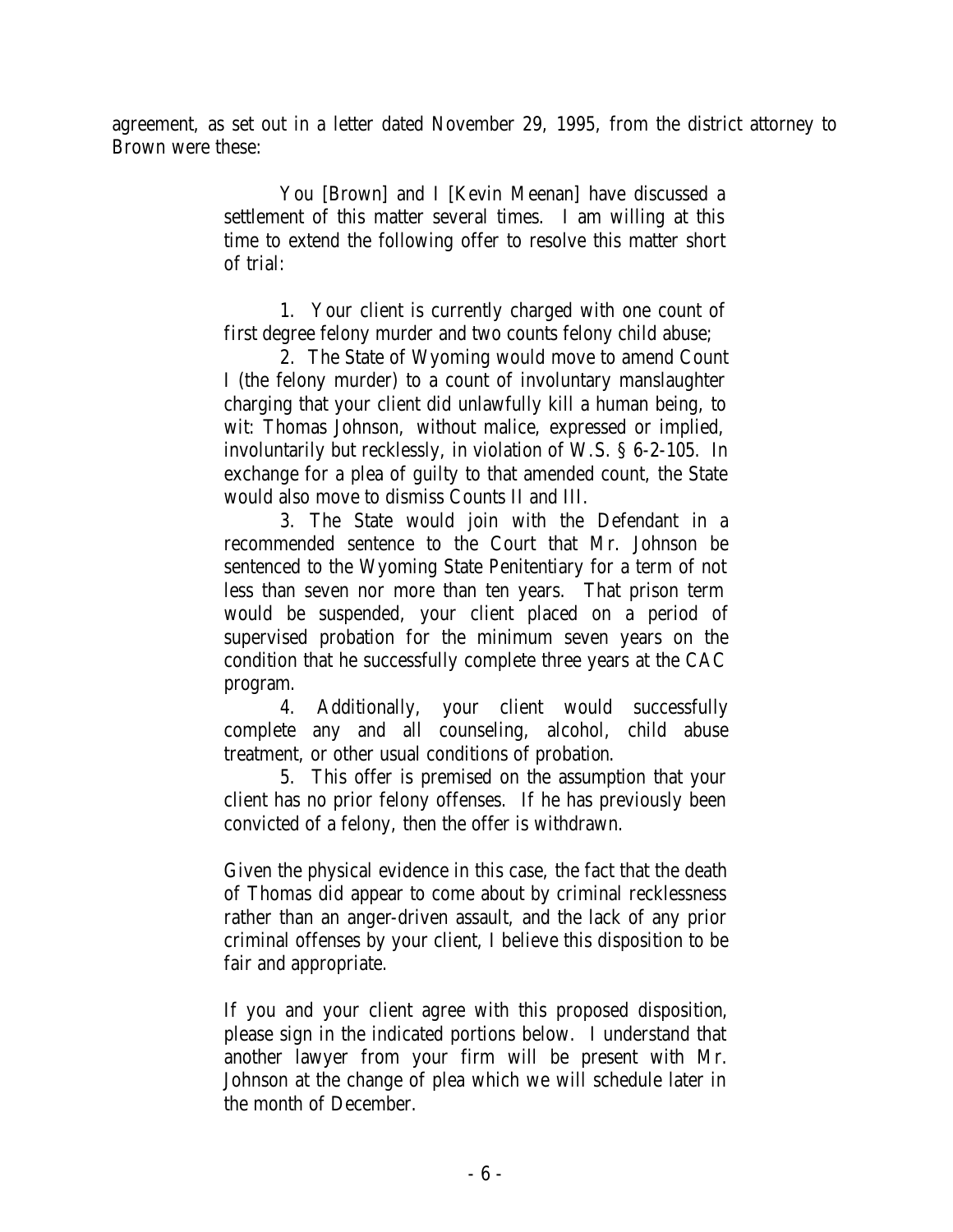[¶12] That agreement was signed by Johnson and Attorney Brown as "APPROVED AND ACCEPTED." However, the record does not reflect that a change of plea proceeding ever materialized, and, of course, Brown left his defense of Johnson and began working for the district attorney two days after the letter was signed. Although there is no corresponding transcript, by order entered on January 23, 1996, the district court indicated that Johnson and his counsel appeared before him, and it was the trial court's determination that a presentence investigation should be completed, even though no plea had been entered which would trigger such a request. Other than ordering a presentence investigation, none of the procedures governing plea agreements were followed. W.R.Cr.P. 11(e).

[¶13] A presentence investigation was completed and filed with the district court on February 27, 1996.<sup>6</sup> By letter dated February 27, 1996, the district court informed counsel for the parties of this:

> Based upon my current review of the Plea Agreement Letter that was provided to me in connection with the referenced case, I would advise that I would reject the proposed plea agreement. I would be willing to accept the proposed amendment of the charges in the case to a charge of involuntary manslaughter under Wyo. Stat. 1977, as amended, Section 6-2-105, but feel I must reject the proposed joint recommendation for sentencing.

[¶14] Exactly what happened to that plea agreement is not reflected in the record. The closest we get to some sense of what might have happened is during an exchange between the trial court and Johnson that occurred when Hazen was permitted to withdraw as Johnson's attorney and the public defender was appointed. It went like this:

> THE COURT: You understand that obviously this is a most difficult case for any attorney. In part, that may be a good reason to allow you to, with a new attorney, have a fresh start? THE DEFENDANT: Yes. THE COURT: Is that part of your thinking and your reasoning in wanting a switch? THE DEFENDANT: No, not a new start, just some way to get fairness. The way I feel it would be fair --

<sup>&</sup>lt;sup>6</sup> The presentence investigation became an issue at trial because the district attorney wanted to use any statements made by Johnson to the preparer of that report as evidence against Johnson in its case in chief. The trial court allowed the district attorney to have a copy of the report, but it was clear that he was not going to allow the actual report itself to be admitted in evidence.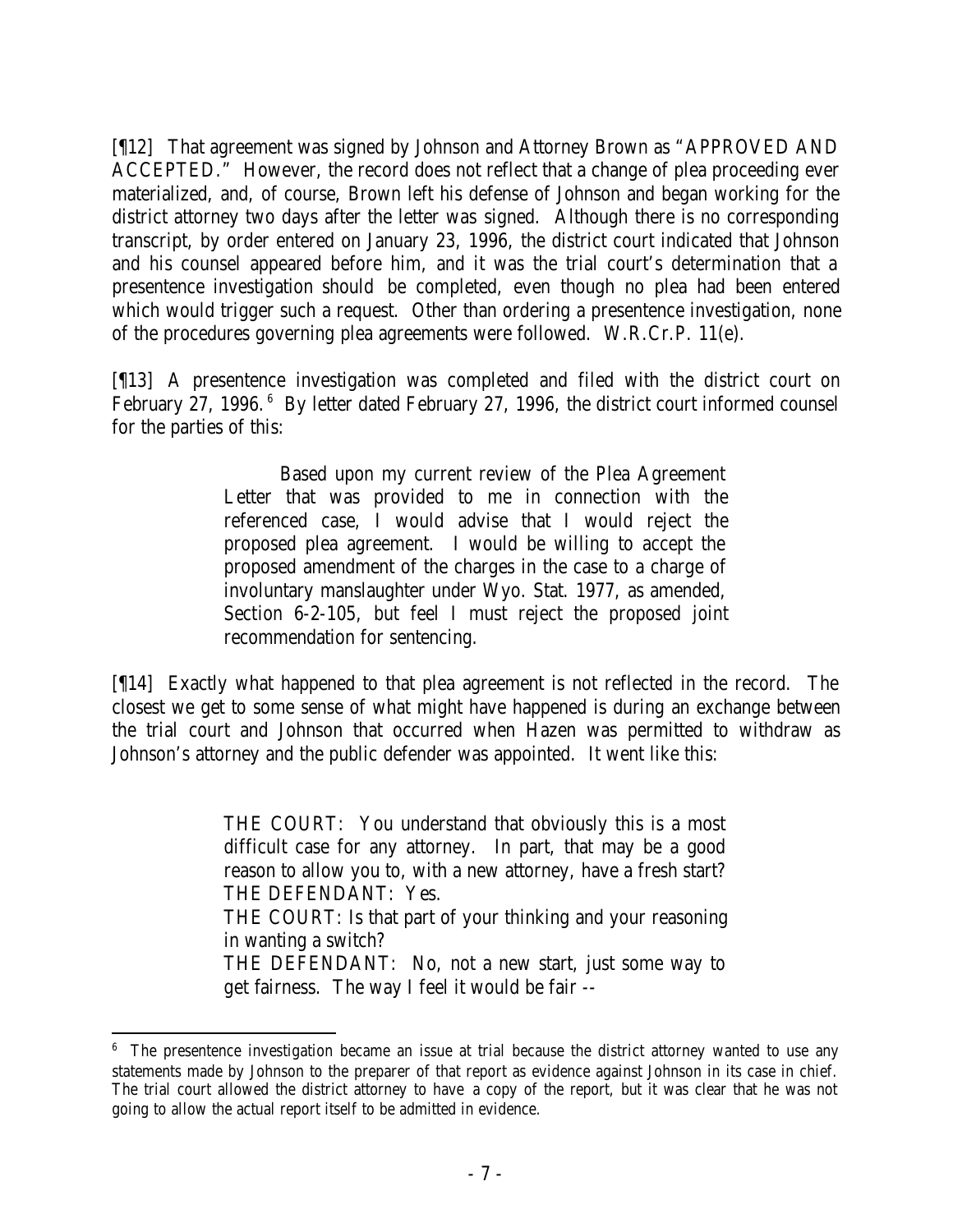(Discussion held off the record between Miss Hazen and the Defendant.) THE DEFENDANT: It is my desire to go to trial rather than plead guilty to charges that -- THE COURT: And you have that right under the law.

[¶15] Against this backdrop, on June 19, 1996, Johnson's new attorneys filed a comprehensive motion asking that the district court disqualify the entire Natrona County District Attorney's Office because the attorney who had initially represented Johnson had withdrawn as his counsel in order to accept employment with the district attorney. Both the district attorney's office and Brown took some precautions to ensure that Brown would not have any further contact with Johnson's case. Brown informed Johnson in November 1995, about his change of office. The district attorney verbally informed Brown to have "no access to the file, that if there's any meetings or anything, standard procedures, then no one else [was] to raise it while I'm there. I have to leave the room." Nobody attempted to discuss the case with him, nor did he approach anyone in the office or divulge information about the case. Brown left the courtroom when the case was called during docket call. He further explained that any discussion about Johnson was placed at the end of the Friday morning staff meeting agenda and when Johnson's name was called, he left the room.

[¶16] Further, Brown testified that he never revealed confidential matters to the district attorney, even while negotiating for his position at the district attorney's office. When he learned of his new position, he withdrew, the court appointed another attorney, and he provided her all the original records which he never copied. The new attorney then met privately with Johnson, although Brown did indicate that he may have attended a Saturday meeting between Johnson and Hazen after joining the district attorney's staff. Although Brown did not withdraw immediately from Johnson's case when starting his employment at the district attorney's office, the plea agreement had been worked out previously, and he was waiting for a hearing in front of the judge to finalize it.<sup>7</sup>

[¶17] Johnson maintains that the district court abused its discretion in refusing to disqualify the entire Natrona County District Attorney's Office. As an issue of first impression in Wyoming, we turn to other jurisdictions for guidance.

[¶18] The proceedings outlined above are, indeed, quite unusual and understandably raise serious questions about the handling of Johnson's case at a crucial stage of the proceedings.

  $7$  The district attorney was going to testify at this hearing also, but he was unavailable when Brown finished his telephonic testimony. There was a general agreement by both the prosecutor and defense counsel that the trial court had enough information to decide the issue. From this Court's perspective, had the district attorney made himself available to testify, such testimony might have served to ease the residual concerns this Court has as to whether the district attorney was aware of the rather serious questions this matter precipitated.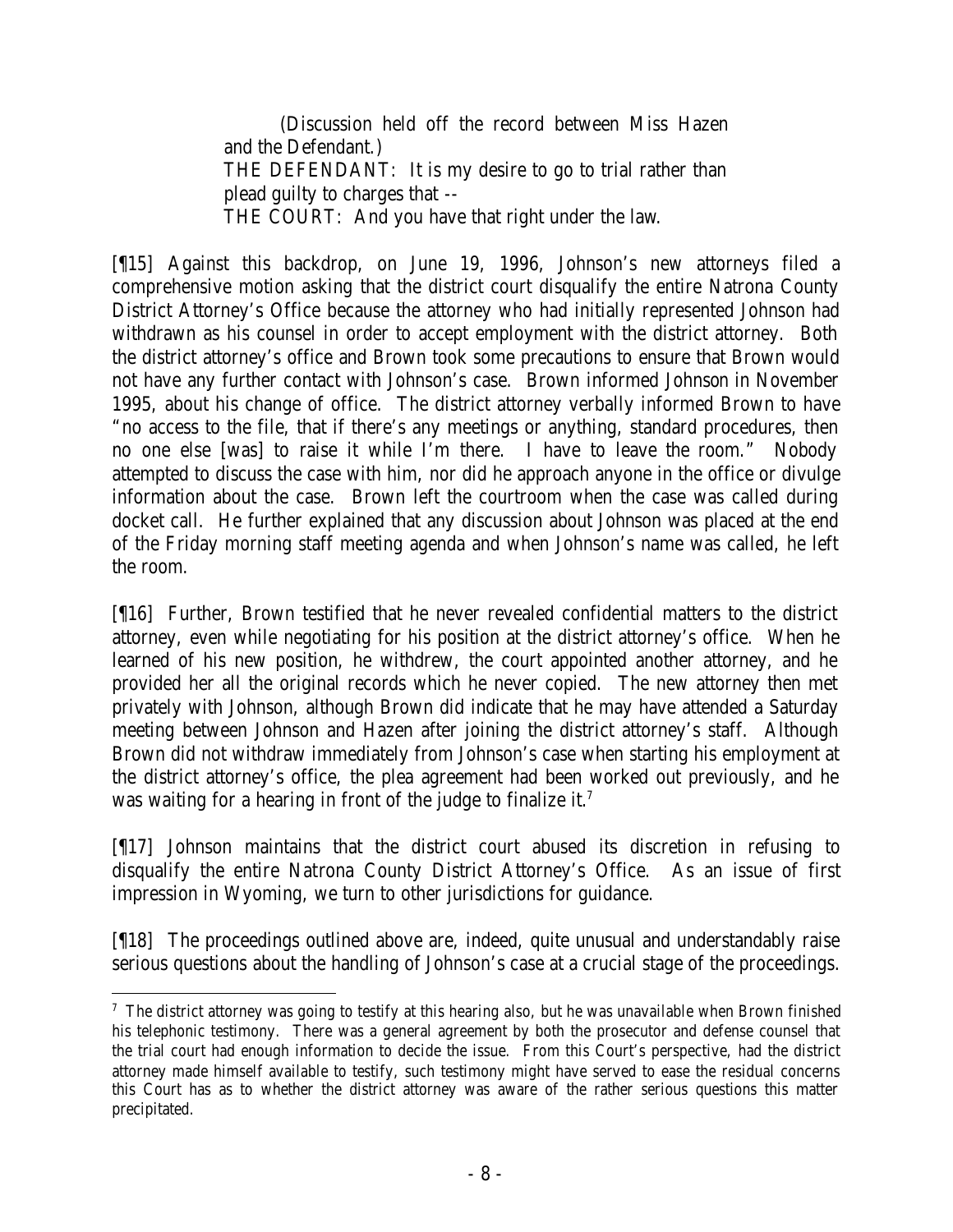However, we hasten to add that the only issue raised with regard to these circumstances, is whether or not the trial court abused its discretion in denying Johnson's motion to disqualify the entire Natrona County District Attorney's Office. Johnson's contention is that the appearance of impropriety is so great that it is error *per se*, and reversal of Johnson's conviction is mandated. He also contends that even under a case-by-case evaluation approach, the appearance of impropriety demonstrated here is so great as to require reversal.

[¶19] As the first step in providing guidance to trial courts in handling such a question, we will adopt the standard that a trial court has substantial latitude in deciding if counsel must be disqualified. *See United States v. Frega*, 179 F.3d 793, 799 (9th Cir. 1999) (*citing United States v. Stites*, 56 F.3d 1020, 1024 (9th Cir. 1995)). We decline to adopt an "appearance of impropriety" standard and adopt instead a "function approach," which focuses on preserving confidentiality and avoiding positions adverse to the client. *See State v. Dimaplas*, 978 P.2d 891, 893-94 (Kan. 1999). We are persuaded that much more needs to be done in future cases where such a conflict as that identified above arises, but we will set down no bright-line rules. Utilizing the standards adopted above, we hold that Johnson was not substantially prejudiced by the Natrona County district attorney's handling of adding Brown to his staff, however ill-considered it might appear on the surface. We are satisfied that Brown's testimony was frank and direct and that his personal efforts to ensure that no prejudice would result to his former client outbalance any lack of attention to this vital issue. From the case, *Matter of R.B.*, 583 N.W.2d 839, 841-42 (S.D. 1998), we have distilled the following additional guidelines, which must be followed in future cases:

1. Oral and written directions must be given to all staff members that the attorney will not participate in any matter in which the attorney participated as a public defender or criminal defense attorney. A written screening policy must be put in place to ensure this requirement is met.

2. A letter should be directed to every former client of the attorney announcing the new employment relationship. This letter may be sent to the client, care of the client's current attorney. Ideally, this letter should appear in the court record of an affected criminal case.

3. The prosecuting attorney's screening policy should be sent to every judge in the district, circuit, and/or county affected.

4. A copy of the screening policy should be placed in every active case file in which the attorney participated.

5. All office employees should be advised both orally and in writing that any violation of the screening process must be reported immediately and that inattention to the screening policy will result in discipline.

6. In a prominent location near case files, post a list of all cases from which the attorney is to be screened.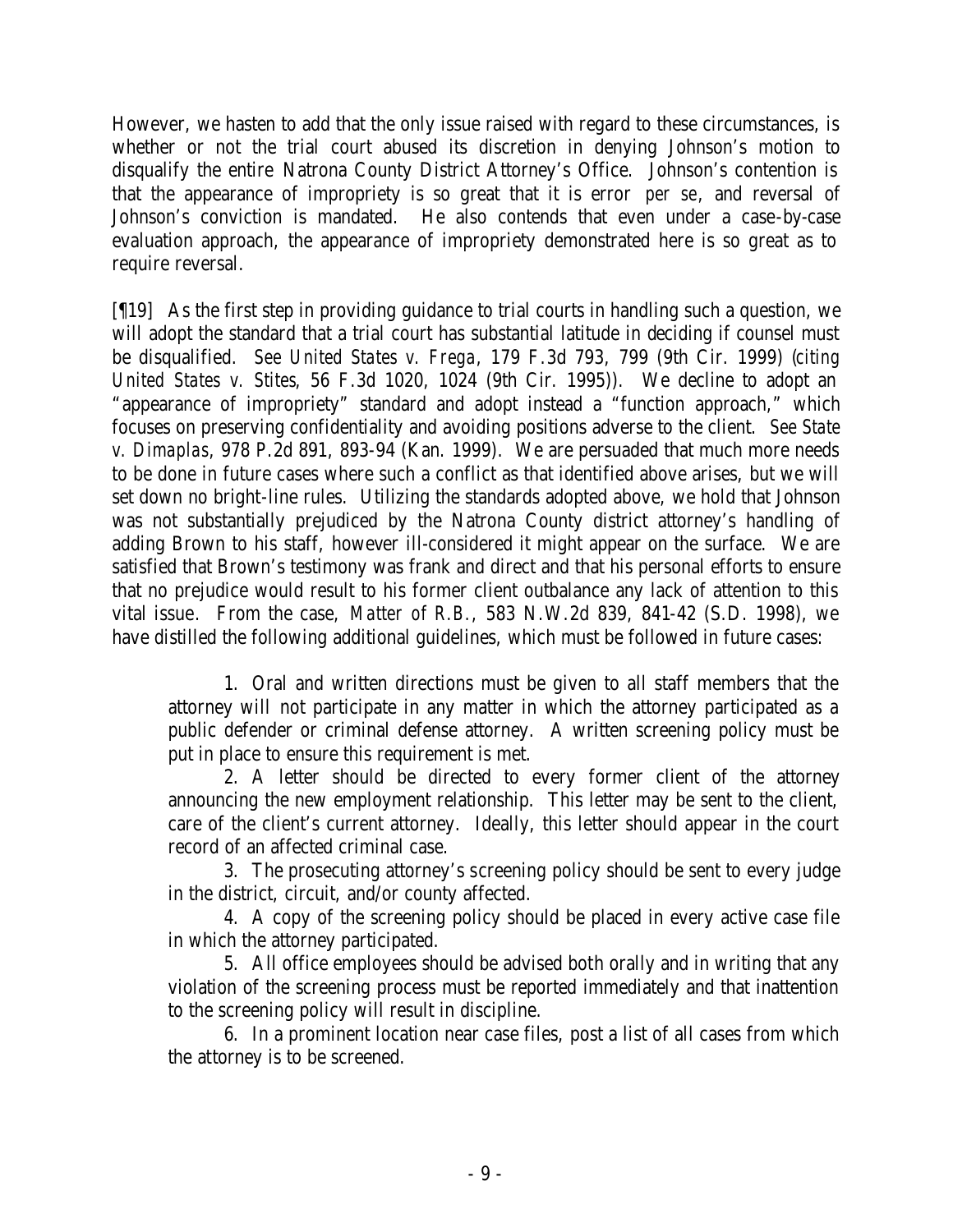[¶20] These, or comparable procedures, should remain in place until the need for them has passed.<sup>8</sup>

[¶21] In addition, prosecuting attorneys should be familiar, or as necessary become familiar, with applicable ABA standards relating to the prosecution function, as well as with pertinent case law, as may be required by circumstances such as those which arose here. Ignorance of the law is no less a defense for a prosecuting attorney than it is for a criminal defendant.

# Equal Protection -- Felony Murder vs. Child Abuse

[¶22] Johnson was charged with first degree felony murder in violation of Wyo. Stat. Ann.  $\S 6-2-101$  (Michie 1994)<sup>9</sup>. That statute provided:

> (a) Whoever purposely and with premeditated malice, or in the perpetration of, or attempt to perpetrate, any sexual assault, arson, robbery, burglary, escape, resisting arrest, kidnapping or abuse of a child under the age of sixteen (16) years, kills any human being is guilty of murder in the first degree.

The circumstance that enhanced Johnson's crime to felony murder was child abuse of a child under the age of 16. Child abuse is a crime that is defined by Wyo. Stat. Ann. § 6-2- 503 (Michie 1988 and Supp. 1995). That statute provided:

> (a) Except under circumstances constituting a violation of W.S.  $6-2-502^{10}$ , a person is guilty of child abuse, a felony punishable by imprisonment for not more than five (5) years, if:

> (i) The actor is an adult or is at least six (6) years older than the victim; and (ii) The actor intentionally or recklessly inflicts upon a child under the age of sixteen (16) years:

<sup>8</sup> Obviously, there will be a need to "improvise" based on local conditions. A procedure such as that set out above should suffice in most large prosecuting attorneys' offices. We are aware that there are prosecutorial offices where there is only a single prosecutor and many may be no larger than two or three persons. Two universal guidelines should apply: (1) The essential goal is to avoid actual conflicts, as well as the appearance of impropriety; and (2) the record should clearly reflect what precautions were used to attain that goal.

<sup>&</sup>lt;sup>9</sup> This statute has been subsequently amended.

<sup>&</sup>lt;sup>10</sup> Aggravated assault and battery.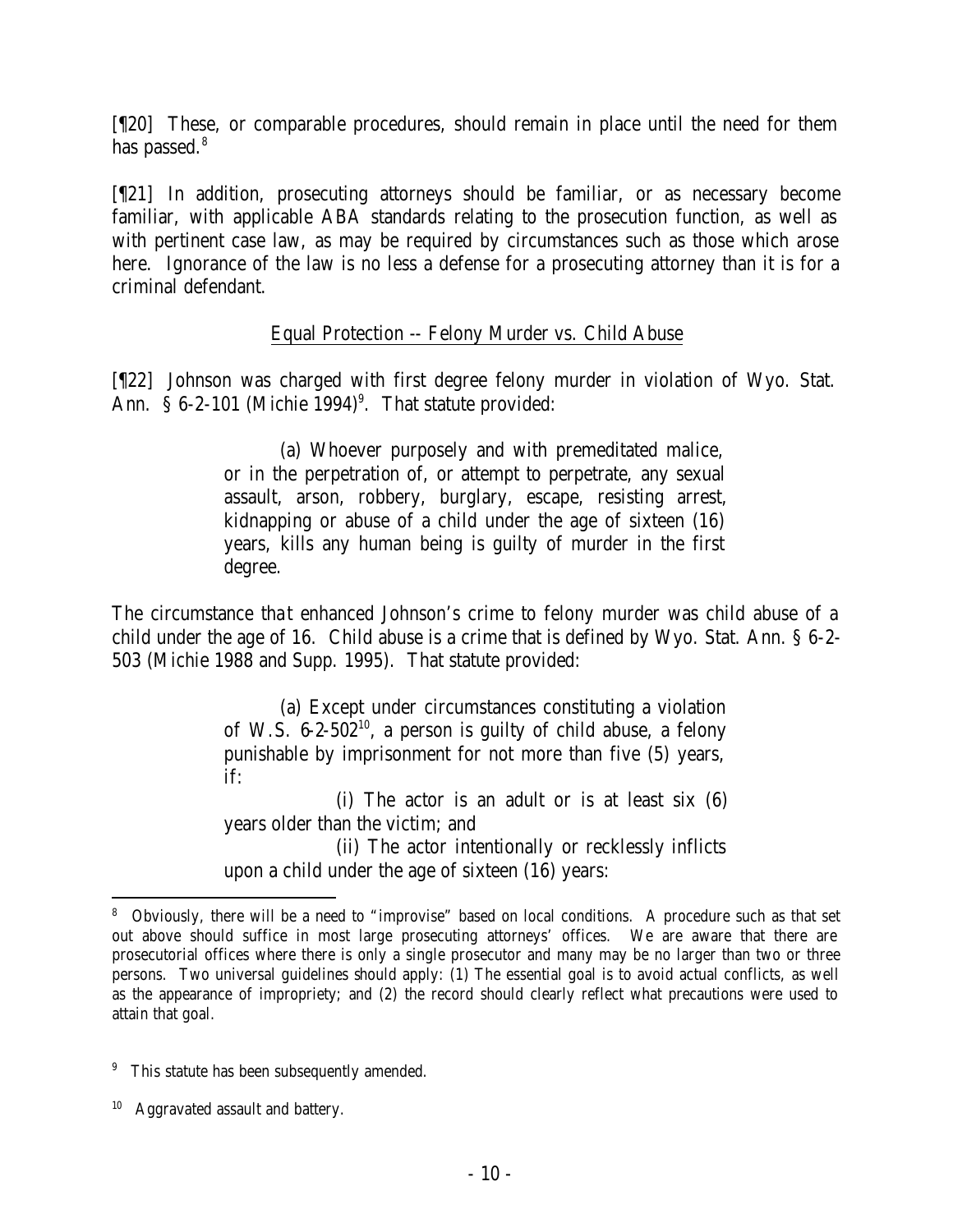(A) Physical injury as defined in W.S.  $14 - 3 - 202(a)(ii)(B)$ ; or (B) Mental injury as defined in W.S. 14-  $3-202(a)(ii)(A)$ . [Footnote added]

[¶23] In this instance, it was alleged that Johnson inflicted physical injury, as defined in Wyo. Stat. Ann. § 14-3-202(a)(ii)(B) (Michie 1994 and Supp. 1995) (emphasis added):<sup>11</sup>

(a) As used in W.S. 14-3-201 through 14-3-215:

**. . . .** (ii) "Abuse" with respect to a disabled adult means as defined under W.S. 35-20-102(a)(ii). "Abuse" with respect to a child means inflicting or causing physical or mental injury, harm or imminent danger to the physical or mental health or welfare of a child other than by accidental means, including abandonment, excessive or unreasonable corporal punishment, malnutrition or substantial risk thereof by reason of intentional or unintentional neglect, and the commission or allowing the commission of a sexual offense against a child as defined by law:

**. . . .**

(B) "Physical injury" means **death** or any harm to a child including but not limited to disfigurement, impairment of any bodily organ, skin bruising, bleeding, burns, fracture of any bone, subdural hematoma or substantial malnutrition[.]

[¶24] In his supplemental brief, Johnson calls our attention to a 2002 amendment to § 14-  $3-202(a)(ii)(B)$ . That statute now reads:

> (B) "Physical injury" means any harm to a child including but not limited to disfigurement, impairment of any bodily organ, skin bruising if greater in magnitude than minor bruising associated with reasonable corporal punishment, bleeding, burns, fracture of any bone, subdural hematoma or substantial malnutrition;

2002 Wyo. Sess. Laws Ch. 89, § 1. Although several other changes were made to that definition, some which may also create some troubling circumstances,<sup>12</sup> of special importance to this decision the Legislature deleted the word "death."

 $11$  This statute has been subsequently amended.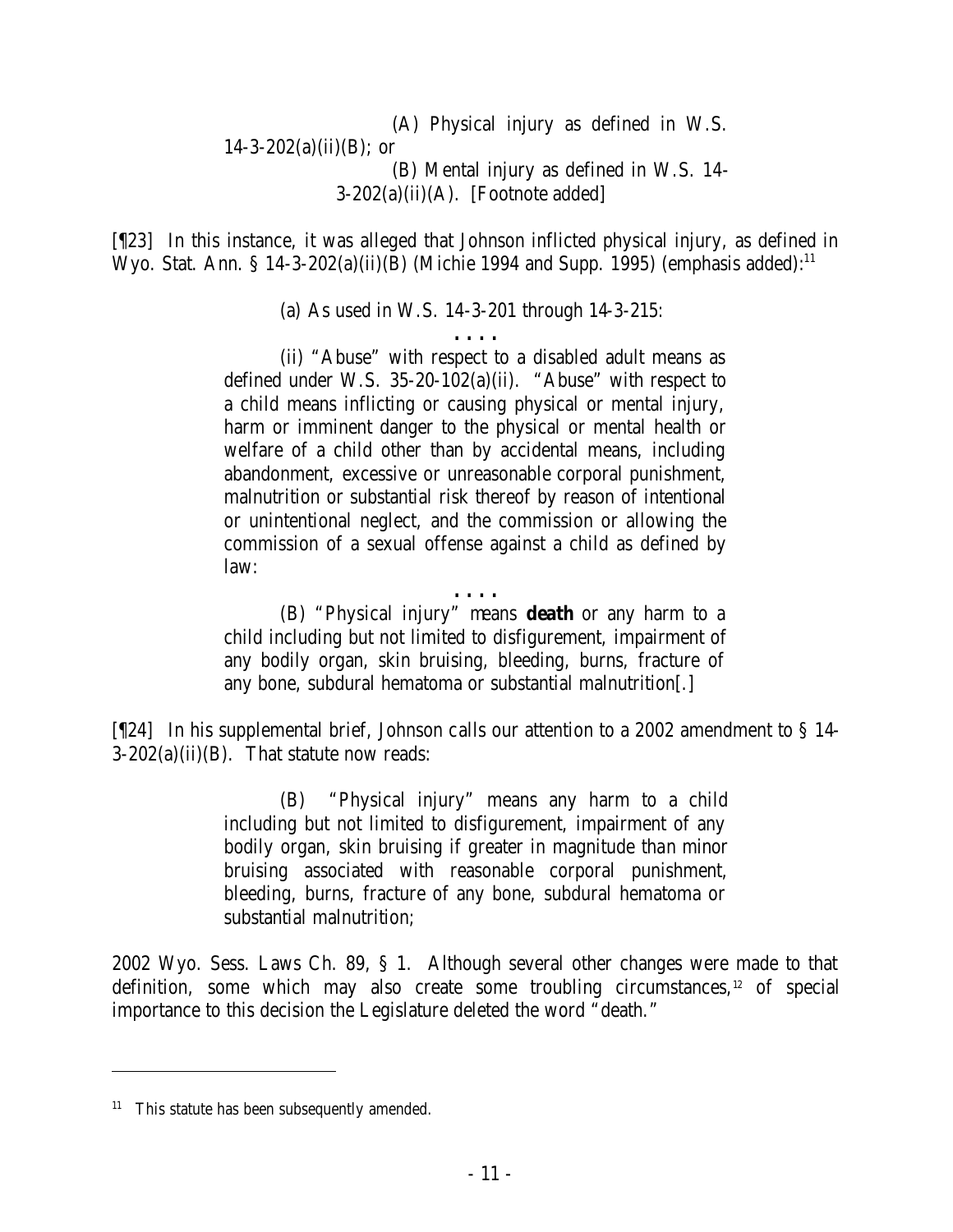[¶25] Johnson contends that a person who commits a criminal act such as he did, could be punished under either of these two statutes, *i.e.,* they punish virtually identical conduct in two very disparate ways. Johnson contends that such a statutory construct violates equal protection under the Wyoming Constitution, as well as the principle that if the statutes do punish identical conduct, we must construe them in a way most favorable to a criminal defendant, *i.e*., the rule of lenity. Johnson relies, in significant part, on the case *Small v. State*, 689 P.2d 420, 425 (Wyo. 1984), wherein this Court, in dicta, stated that it did "not disagree with appellant that wherever two or more statutes provide different punishment for exactly the same criminal conduct, equal protection is violated." Indeed, the case this Court cited for that proposition also gave recognition to that same rule in dicta. *People v. Hulse*, 557 P.2d 1205, 1206 (Colo. 1976).

[¶26] However, our decision in *Small*, and many of the cases which embrace the sentiments expressed in the sentence quoted above, do not fully take into account the decision of the United States Supreme Court in *United States v. Batchelder*, 442 U.S. 114, 99 S.Ct. 2198, 60 L.Ed.2d 755 (1979). In that case the Supreme Court considered two overlapping provisions of the Omnibus Crime Control and Safe Streets Act of 1968. Both provisions prohibited convicted felons from possessing firearms, but one provision imposed only a two-year maximum penalty, whereas the second imposed a maximum penalty of five years. *Batchelder*, 99 S.Ct. at 2200. Batchelder was tried, convicted, and sentenced under the statute that provided the five-year maximum sentence (Batchelder was given the maximum sentence). The Seventh Circuit Court of Appeals affirmed the conviction, but remanded for resentencing under the more lenient statute, relying on three principles: (1) The arguably contradictory penalty provisions and inconclusive legislative history raised doubt whether Congress intended the two penalties to co-exist, and the ambiguity should be resolved in favor of the defendant; (2) the more lenient statute was Congress's last word on the subject, and it may have implicitly repealed the more severe penalty; and, (3) the statutes needed to be construed so as to avoid constitutional questions, and the prosecutor's power to select one of two identical statutes implicated important constitutional questions. 99 S.Ct. at 2200-1. Reversing the circuit court's decision, the Supreme Court initially determined that each of the two statutes operated independently of the other. It also found that the legislative history confirmed that Congress intended to do just what it had done, even though it acted at the "last minute," the legislation was "hastily passed," and the entire Congress apparently relied on the oral statement of a single senator that the legislation would take nothing away from, but merely add to, the existing legislation. That material, the Supreme Court found, evinced Congress's "clear understanding" that the two Titles would operate independently. 99 S.Ct. at 2201-2. The Supreme Court held that the Seventh Circuit could not rely on ambiguity because none existed, and it declined to

<sup>&</sup>lt;sup>12</sup> The language, "skin bruising if greater in magnitude than minor bruising associated with reasonable corporal punishment," may pose some significant difficulties in the prosecution of crimes arising under this statute. The legislature may wish to take a closer look at its work in this regard.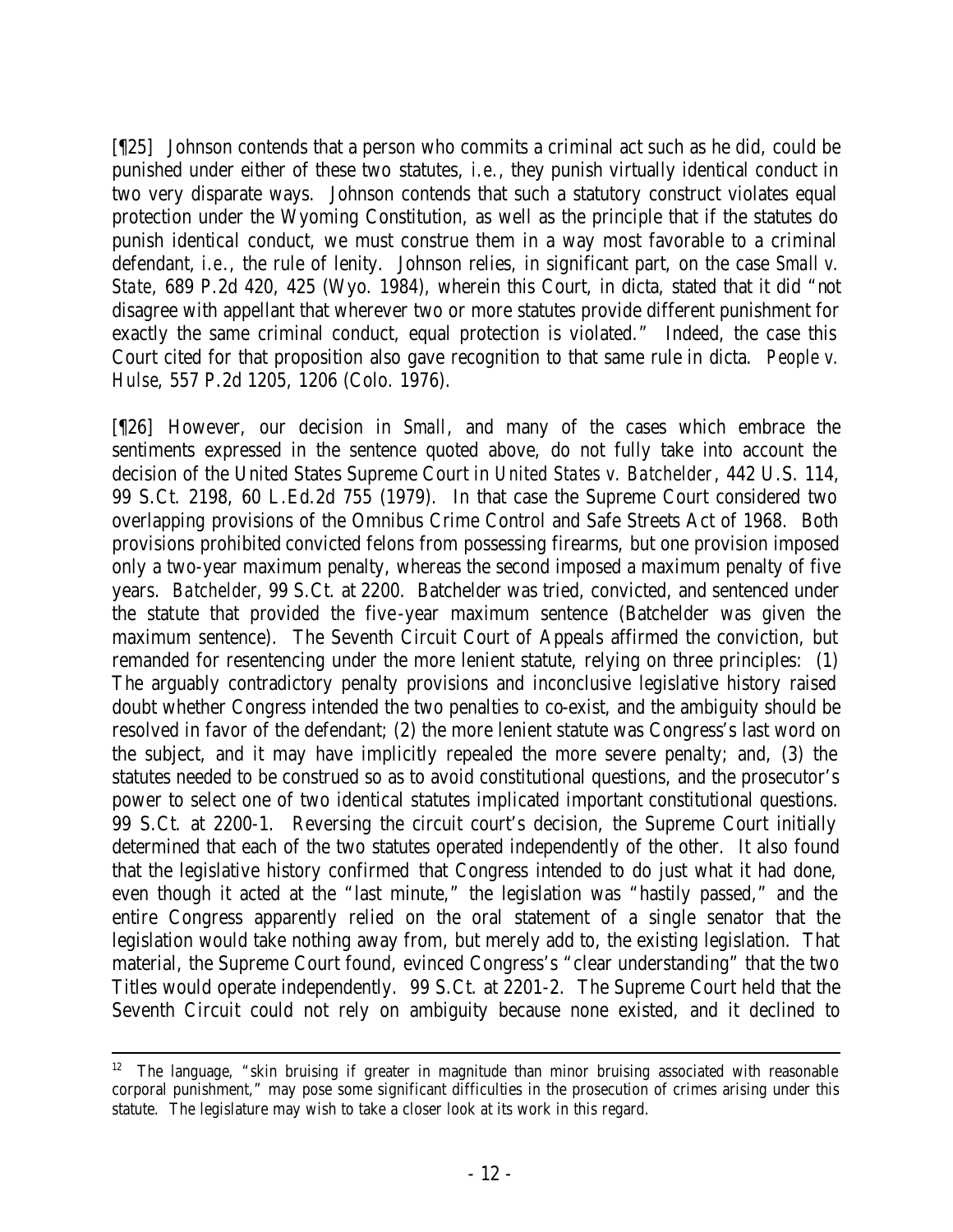manufacture ambiguity. 99 S.Ct. at 2203. It also held that the Seventh Circuit could not rely on implied repeal because the legislative intent to repeal must be manifest in the positive repugnancy between the two provisions ("In this case, however, the penalty provisions are fully capable of co-existing because they apply to convictions under different statutes."). 99 S.Ct. at 2203 Finally, the Supreme Court held that the maxim that statutes should be construed to avoid constitutional questions offered "no assistance" because it was not "fairly possible" to construe the "five" in the more severe statute to mean "two." 99 S.Ct. at 2203. The reasoning of the Supreme Court focused on this set of issues:

> In resolving the statutory question, the majority below expressed "serious doubts about the constitutionality of two statutes that provide different penalties for identical conduct." … Specifically, the court suggested that the statutes might (1) be void for vagueness, (2) implicate "due process and equal protection interest[s] in avoiding excessive prosecutorial discretion and in obtaining equal justice," and (3) constitute an impermissible delegation of congressional authority.

*Batchelder,* 99 S.Ct. at 2203.

[¶27] The Supreme Court then answered each of those concerns seriatim. As to ambiguity, "[a]lthough the statutes create uncertainty as to which crime may be charged and therefore what penalties may be imposed, they do so to no greater extent than would a single statute authorizing various alternative punishments. So long as overlapping criminal provisions clearly define the conduct prohibited and the punishment authorized, the notice requirements of the Due Process Clause are satisfied." *Batchelder,* 99 S.Ct. at 2204.

[¶28] As to equal protection, it held that "when an act violates more than one criminal statute, the Government may prosecute under either so long as it does not discriminate against any class of defendants." *Batchelder,* 99 S.Ct. at 2204. The Supreme Court did not agree with the circuit court's characterization of these statutes as creating "unfettered" discretion in the prosecutor. Prosecutorial discretion, the Supreme Court opined, is subject to constitutional constraints (*e.g*., no selective enforcement based upon an unjustifiable standard such as race, religion, or other arbitrary classification.). 99 S.Ct. at 2205. Continuing, the Supreme Court held:

> More importantly, there is no appreciable difference between the discretion a prosecutor exercises when deciding whether to charge under one of two statutes with different elements and the discretion he exercises when choosing one of two statutes with identical elements. In the former situation, once he determines that the proof will support conviction under either statute, his decision is indistinguishable from the one he faces in the latter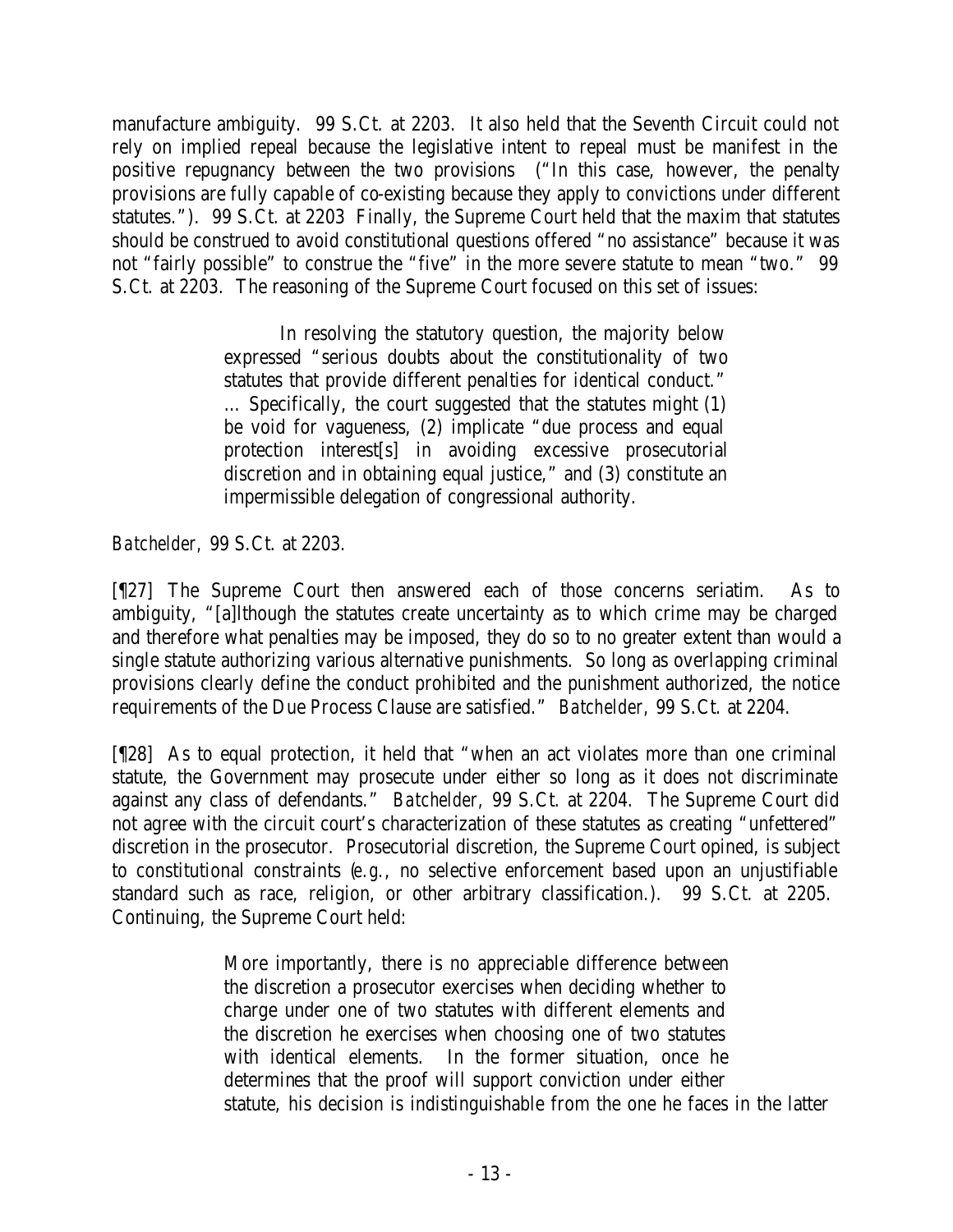context. The prosecutor may be influenced by the penalties available upon conviction, but this fact, standing alone, does not give rise to a violation of the Equal Protection or Due Process Clause…. Just as a defendant has no constitutional right to elect which of two applicable federal statutes shall be the basis of his indictment and prosecution, neither is he entitled to choose the penalty scheme under which he will be sentenced.

*Batchelder,* 99 S.Ct. at 2205.

[¶29] As to any problems relating to an excessive delegation, the Court held:

The provisions at issue plainly demarcate the range of penalties that prosecutors and judges may seek and impose. In light of that specificity, the power that Congress has delegated to those officials is no broader than the authority they routinely exercise in enforcing the criminal laws. Having informed the courts, prosecutors, and defendants of the permissible punishment alternatives available under each Title, Congress has fulfilled its duty.

*Batchelder,* 99 S.Ct. at 2205.

[¶30] In their treatise on criminal procedure, Professors LaFave, Israel, and King have this to say about the *Batchelder* decision:

> In assaying the *Batchelder* reasoning, it is useful to think about three types of situations in which a defendant's conduct may fall within two statutes. They are: (1) where one statute defines a lesser included offense of the other and they carry different penalties (e.g., whoever carries a concealed weapon is guilty of a misdemeanor; a convicted felon who carries a concealed weapon is guilty of a felony); (2) where the statutes overlap and carry different penalties (e.g., possession of a gun by a convicted felon, illegal alien or dishonorably discharged serviceman is a misdemeanor; possession of a gun by a convicted felon, fugitive from justice, or unlawful user of narcotics is a felony); (3) where the statutes are identical (e.g., possession of a gun by a convicted felon is a misdemeanor; possession of a gun by a convicted felon is a felony). The Court in *Batchelder* had before it a situation falling into the second category, but seems to have concluded that the three statutory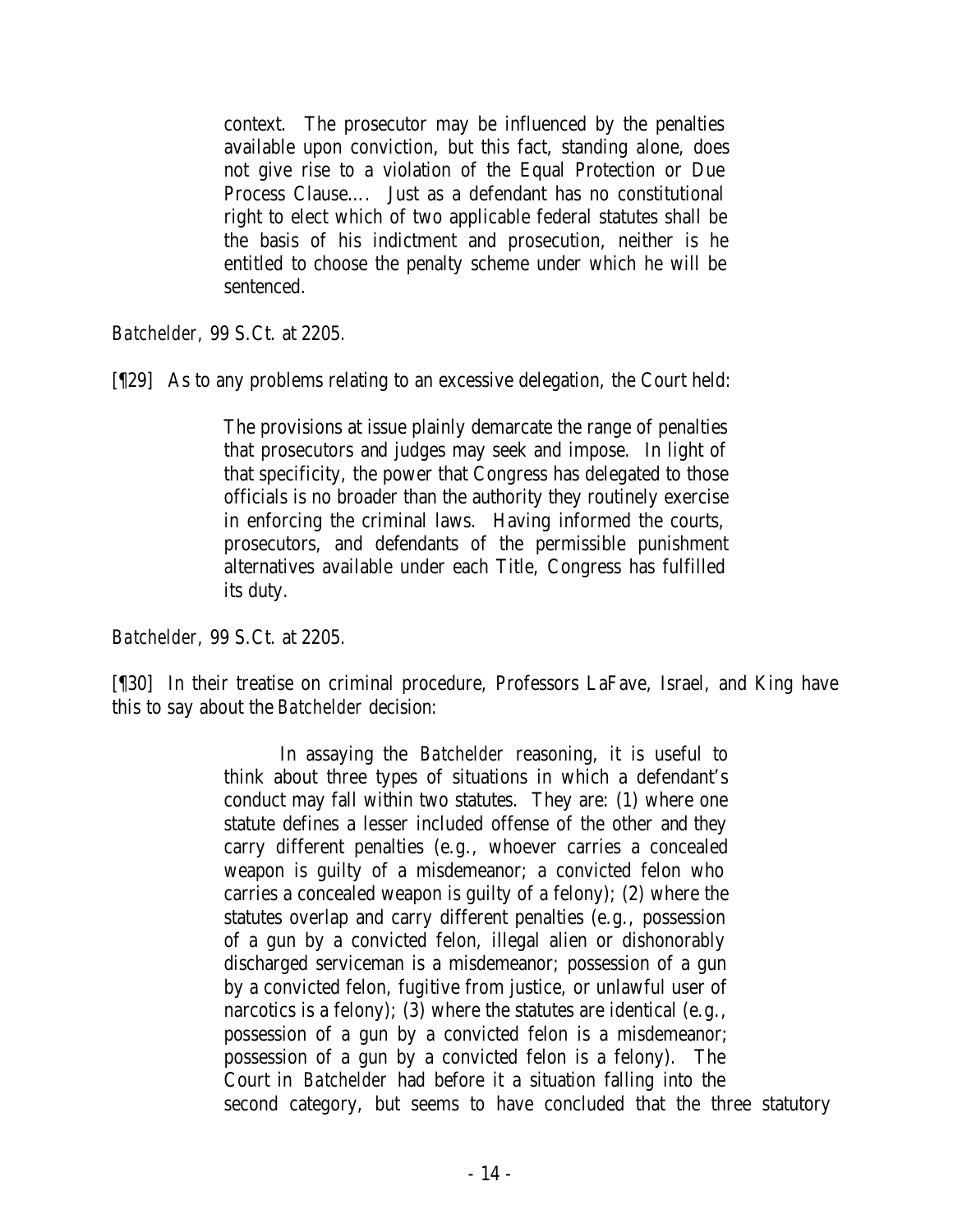schemes are indistinguishable for purposes of constitutional analysis. But in terms of either the difficulties which are confronted at the legislative level in drafting statutes or in the guidance which is given to a prosecutor by the legislation, the three schemes are markedly different.

The first of the three is certainly unobjectionable. Such provisions are quite common (robbery-armed robbery; batteryaggravated battery; joyriding-theft; housebreaking-burglary), and usually are a consequence of a deliberate attempt by the legislature to identify one or more aggravating characteristics which in the judgment of the legislature should ordinarily be viewed as making the lesser crime more serious. They afford guidance to the prosecutor, but – as noted in *Batchelder* – do not foreclose the prosecutor from deciding in a particular case that, notwithstanding the presence of one of the aggravating facts, the defendant will still be prosecuted for the lesser offense.

By contrast, the third of the three is highly objectionable. It is likely to be a consequence of legislative carelessness, and even if it is not such a scheme serves no legitimate purpose. There is nothing at all rational about this kind of statutory scheme, as it provides for different penalties without any effort whatsoever to explain a basis for the difference. It cannot be explained in terms of giving assistance to the prosecutor. "Where statutes are identical except for punishment, the prosecutor finds not the slightest shred of guidance." It confers discretion which is totally unfettered and which is totally unnecessary. And thus the Court in *Batchelder* is less than convincing in reasoning that this third category is unobjectionable simply because in other instances, falling into the first category, the need for discretionary judgments by the prosecutor has not been and cannot be totally eliminated.

As for the second of the three categories, it clearly presents a harder case. Here as well, the dilemma is likely to have been created by legislative carelessness … overlapping statutes are very common at both the federal and state level, and it can hardly be said that in every instance they are a consequence of poor research or inept drafting, Drafting a clear criminal statute and still ensuring that in *no* instance could it cover conduct embraced within any existing criminal statute in that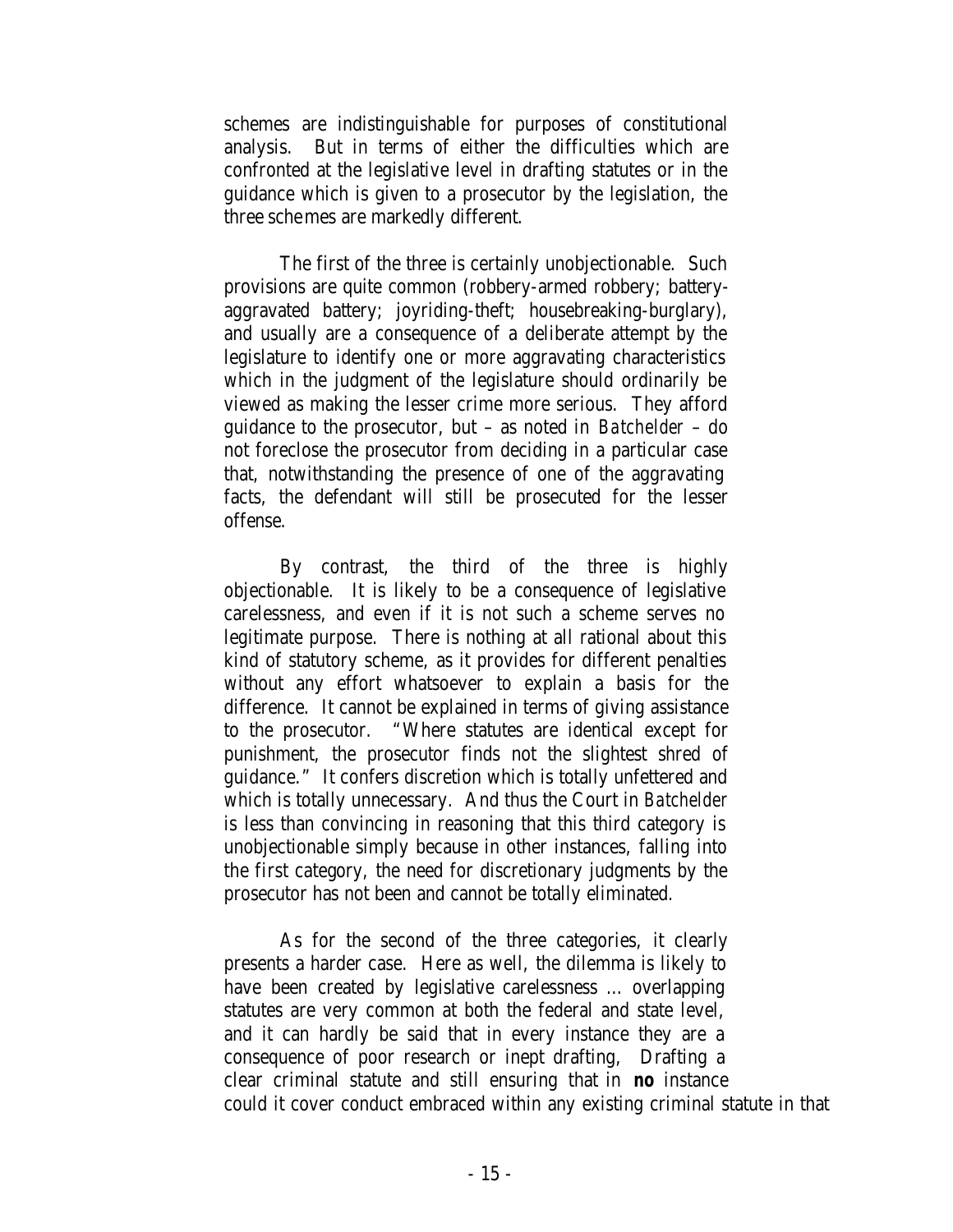jurisdiction can be a formidable task. (This fact alone may make courts somewhat reluctant to find overlap per se unconstitutional, although the consequence of such a finding, limiting punishment to that under the lesser of the two statutes until such time as the legislature decides what to do about the now-identified overlap, is hardly a cause for alarm.) Moreover, in the overlap scheme the two statutes will at least *sometimes* assist the prosecutor in deciding how to exercise his charging discretion.

4 Wayne R. LaFave, Jerold H. Israel, and Nancy J. King, *Criminal Procedure* § 13.7(a), 95-97 (1999 and Supp. 2002) (emphasis in original).

[¶31] The professors do not speculate as to whether or not more dramatic disparities between the sentences allowed or required under the two such statutes will make a difference, but their treatise suggests that some measure must be taken of that factor. The professors do note the effect such statutes have on judicial discretion in sentencing, often virtually tying the trial court's hands in that regard. 4 LaFave, Israel & King, *Criminal Practice & Procedure* § 13.7(a) at 98. Clearly, that is the case here where in the case of the lesser crime the maximum sentence is five years, whereas in the case of the greater the sentence is a mandatory life sentence and possible execution by lethal injection. Continuing their discussion, the professors opine:

> Prior to the *Batchelder* decision, some states held unconstitutional statutes which provided different punishment for exactly the same conduct. Some of the decisions went so far as to also cover criminal statutes which merely overlapped with one another. Though the reasoning in these cases was often similar to that found wanting in *Batchelder*, meaning that decision has created some chance that the courts so holding will retreat from their earlier position, there is no reason why this must be the case. Notwithstanding *Batchelder*, a state might well conclude as a matter of state constitutional law that "equal protection of the laws requires that statutory classification of crimes be based on differences that are real in fact and reasonably related to the general purposes of criminal legislation," and that such protection is lacking "if different statutes proscribe the same criminal conduct with disparate criminal sanctions." And of course there remains open the possibility that a court will be able to avoid the problem entirely by utilizing canons of statutory construction, such as that a later statute should prevail over the earlier one with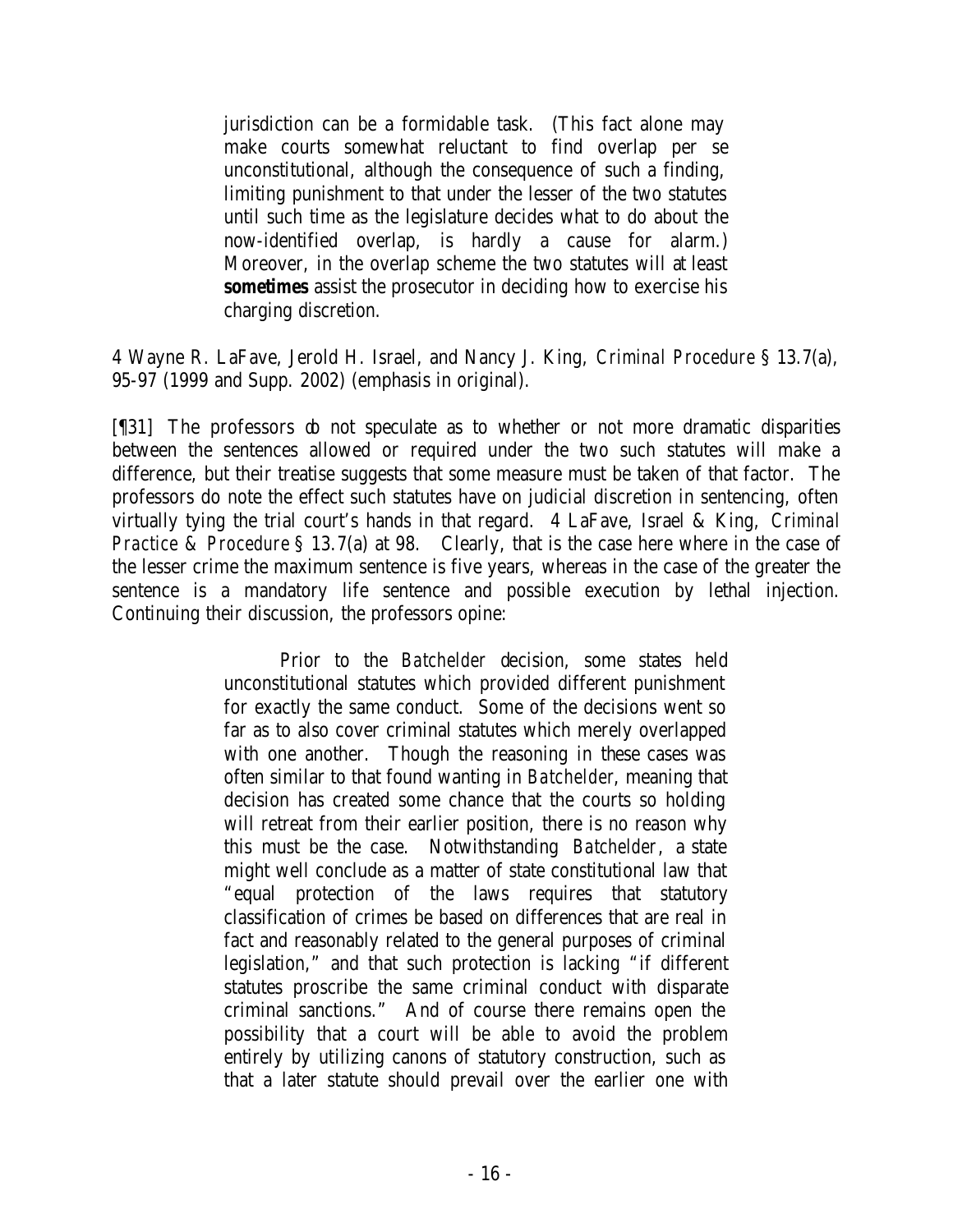which it would otherwise overlap, or that the more specific statute should prevail over the more general one with which it would otherwise overlap.

4 LaFave, Israel & King, *supra*, at 98-99; *and see* Comment, Martin H. Tish, *Duplicative Statutes, Prosecutorial Discretion, and the Illinois Armed Violence Statute*, 71 Journal of Crim. Law & Criminology 226 (1980); *Hart v. State*, 702 P.2d 651, 659-63 (Alaska App. 1985); *State v. Cissell*, 378 N.W.2d 691, 693-98, 701-4 (dissenting opinion) (Wis. 1985); *State v. Pickering*, 462 A.2d 1151, 1157-63, 1163-66 (concurring and dissenting opinions) (Me. 1983).

[¶32] In spite of what we said in *Small*, we have specifically recognized that overlapping statutes do not violate due process principles. In so holding, we have embraced the United States Supreme Court's decision in *Batchelder*. *Worcester v. State*, 2001 WY 82, ¶ 26, 30 P.3d 47, ¶ 26 (Wyo. 2001); *Duffy v. State*, 789 P.2d 821, 826 (Wyo. 1990); *Nowack v. State*, 774 P.2d 561, 563-65 (Wyo. 1989); *Bueno-Hernandez v. State*, 724 P.2d 1132, 1140 (Wyo. 1986); *Kallas v. State*, 704 P.2d 693, 694-95 (Wyo. 1985); *also see Capwell v. State*, 686 P.2d 1148, 1153 (Wyo. 1984). These decisions have not specifically employed an equal protection analysis, but our acceptance of the *Batchelder* reasoning appears to extend to the entire range of it holdings.

[¶33] We deem it prudent at this juncture to concede that the issues Johnson raises in this regard have been decided against him by the United States Supreme Court on the basis of his federal constitutional claims. Many of our sister jurisdictions have done so, as well. *See, e.g.*, *State v. Santillanes*, 2001-NMSC-018, ¶¶ 26-27, 27 P.3d 456, ¶¶ 26-27 (N.M. 2001); *State v. Larsen*, 24 P.3d 702, 705-6 (Idaho 2001); *State v. Payan*, 977 P.2d 228, 230-32 (Idaho 1998); *State v. Eakins*, 869 P.2d 83, 84-86 (Wash.App. Div. 2 1994). However, Johnson asks that we review these matters under our own similar, but not identical, state constitutional provisions. Article 1, § 2, of the Wyoming Constitution provides: "In their inherent right to life, liberty and the pursuit of happiness, all members of the human race are equal." Article 1, § 34 provides: "All laws of a general nature shall have a uniform operation." We have held that this latter section is most similar to the federal constitution's equal protection provisions, though because our constitution speaks in terms of uniform operation we have found it more "adaptable," than the phrase "equal protection." *See Washakie County School District No. 1 v. Herschler*, 606 P.2d 311, 320 n.10 (Wyo. 1980); and *Nehring v. Russell*, 582 P.2d 67, 77 (Wyo. 1978). Likewise, we have recognized that the holdings of the United States Supreme Court are in many instances merely floors that we cannot go beneath, and our state constitution may, in at least some circumstances, provide greater rights than does the federal constitution.

[¶34] Although Johnson's argument is cogent, he has not been able to provide us with direct authority to support it. In our research, we have found no precedents that convince us we should regard our state constitution as providing greater rights than those identified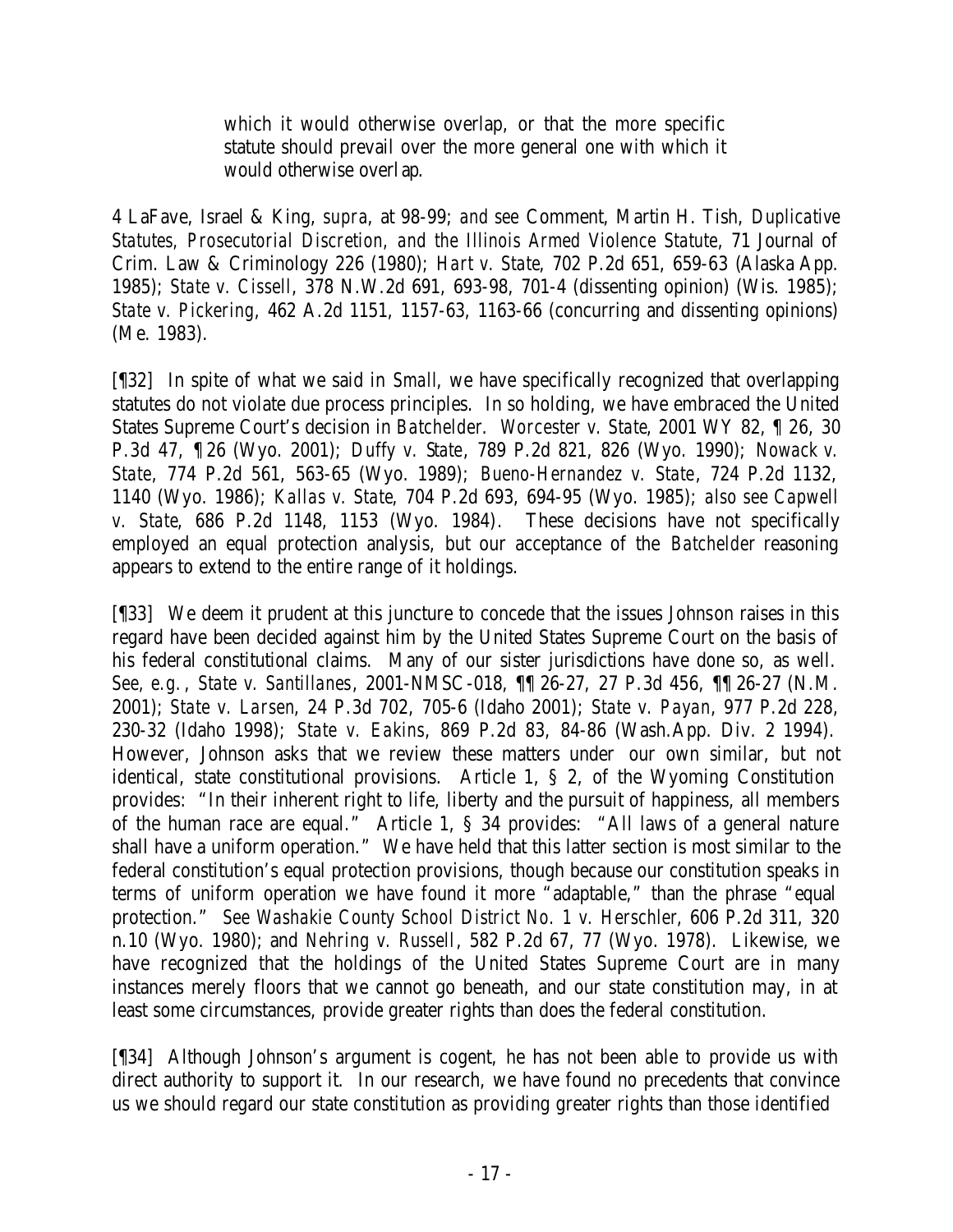by the United States Supreme Court in *Batchelder*. Although there is little, if any, concrete evidence of legislative intent, we are persuaded that the legislature intended to do exactly what it did. We are also convinced that the 1994 amendment to the first degree murder statute gave fair warning to all citizens that if a child died as the result of abuse, then one of the potential penalties is life in prison or execution. The amendment that was passed in 2002 helps achieve additional clarity in this area of the law, but it did not serve to remove an ambiguity that we would be required to resolve in favor of a criminal defendant. When an individual takes a life, or otherwise causes the death of another person, all statutes that deal with homicide, from first degree murder down to child abuse, may have potential application. Therefore we hold that the prosecution of Johnson for felony murder did not violate his constitutional right to equal protection of the law as that principle is articulated in the Wyoming Constitution.

# Cruel and Unusual Punishment

[¶35] Article 1, § 14 of the Wyoming Constitution provides: "All persons shall be bailable by sufficient sureties, except for capital offenses when the proof is evident or the presumption great. Excessive bail shall not be required, nor excessive fines imposed, nor shall **cruel or unusual** punishment be inflicted." (Emphasis added.) The Eighth Amendment to the United States Constitution provides: "Excessive bail shall not be required, nor excessive fines imposed, nor **cruel and unusual** punishments inflicted." (Emphasis added.) Our state constitution articulates the standard in the disjunctive and the federal constitution in the conjunctive. We have at least tacitly recognized that under our state constitution we will look at the two words individually. *Sampsell v. State*, 2000 WY 12, ¶¶ 10-11, 17 P.3d 724 ¶¶ 10-11 (Wyo. 2000). First, is the punishment cruel? We can answer that question quite simply and directly -- a life sentence in prison is not cruel, in and of itself. The second question is whether it is unusual. In a semantic sense, it is unusual in that the life sentence is reserved for only a few very serious crimes or for persons who have habitually committed violent criminal acts. Johnson's contention is more to the point that his sentence is unusual because not many people who commit a crime such as he did are sentenced to life in prison and, of course, if the child abuse statute is considered in isolation, it is unusual to get a life sentence for a crime that is also defined in the statutes as a felony carrying only a five-year maximum sentence.

[¶36] We are unable to accept Johnson's reasoning in this regard. While not all persons whose homicide victims are children receive life sentences, our cursory review of case law revealed sentences that range from death to probation. *See, e.g., State v. Godsey*, 60 S.W.3d 759, 787-93 (Tenn. 2001) (collecting cases). We hold that a life sentence for causing the death of a child is not an unusual sentence.

[¶37] Johnson does not cite to us pertinent authority to support his contention that the punishment imposed in this case, a life sentence, is cruel and unusual punishment. The focus of his argument is that it is "unusual" because Wyoming's statutory scheme with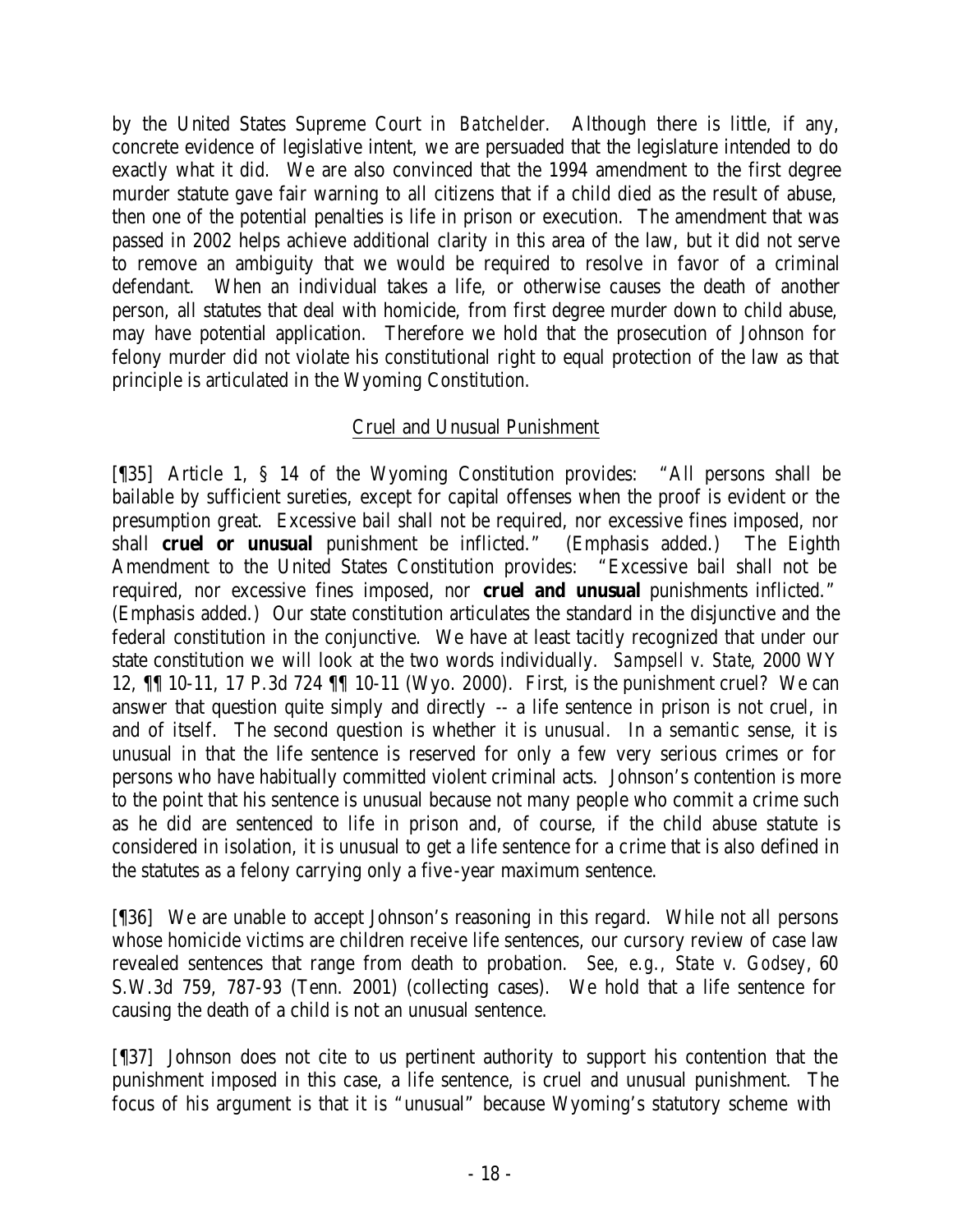respect to this particular crime is apparently unique. We comprehend his argument and consider it cogent, but we are not persuaded that it is correct. The imposition of a life sentence for a homicide is a time honored and entirely humane method of punishing that crime. Wyo. Stat. Ann.  $\S$ § 62-101(b) and 62-104 (LexisNexis 2001) (and see the statutory history of those two crimes throughout Wyoming's history as a Territory and a State). A wide range of punishments might well be imposed in cases involving child abuse homicide, anything from death to a direction that a verdict of innocence be entered on remand after appeal. The cases are very fact sensitive. *See, e.g., Lukehart v. State*, 776 So.2d 906, 925-26 (Fla. 2000) (death penalty not too severe where defendant killed child and had been convicted of child abuse for shaking baby once before); *State v. Mott*, 931 P.2d 1046, 1057 (Ariz. 1997) (35 years without possibility of parole not cruel and unusual); *State v. Oblasney*, 297 N.W.2d 797, 802 (S.D. 1980) (49 years and ten months not cruel and unusual where defendant intentionally dropped infant to the floor of the bathroom); and *Hermanson v. State*, 604 So.2d 775, 780 (Fla. 1992) (trial court ordered to enter verdict of innocent where parents failed to seek medical treatment because of religious beliefs; parents convicted of third-degree murder).

# Errors in Instructions

[¶38] The standard for assessing such a claim of error is well-established. Jury instructions should inform the jury concerning the applicable law so that they can apply that law to their findings with respect to the material facts; instructions should be written with the particular facts and legal theories of each case in mind and often differ from case to case since any one of several instructional options may be legally correct; a failure to give an instruction on an essential element of a criminal offense is fundamental error, as is a confusing or misleading instruction; the test whether a jury has been properly instructed on the necessary elements of a crime is whether the instructions leave no doubt as to the circumstances under which the crime can be found to have been committed. *Compton v. State*, 931 P.2d 936, 939-40 (Wyo. 1997) (citing *Miller v. State*, 904 P.2d 344, 348 (Wyo. 1995)).

[¶39] In arguments IV and VII, Johnson asserts several errors in the instructions given the jury by the trial court. The focus of Johnson's arguments is the failure of the trial court to give adequate instructions with respect to specific intent in the context of this case. The trial court did give the following instructions:

> YOU ARE INSTRUCTED that as used in Instruction Nos. 8 and 9 the term "intentionally" means the prohibited conduct was undertaken voluntarily, without legal justification or excuse.

> YOU ARE INSTRUCTED that "recklessly" is defined as the following conduct: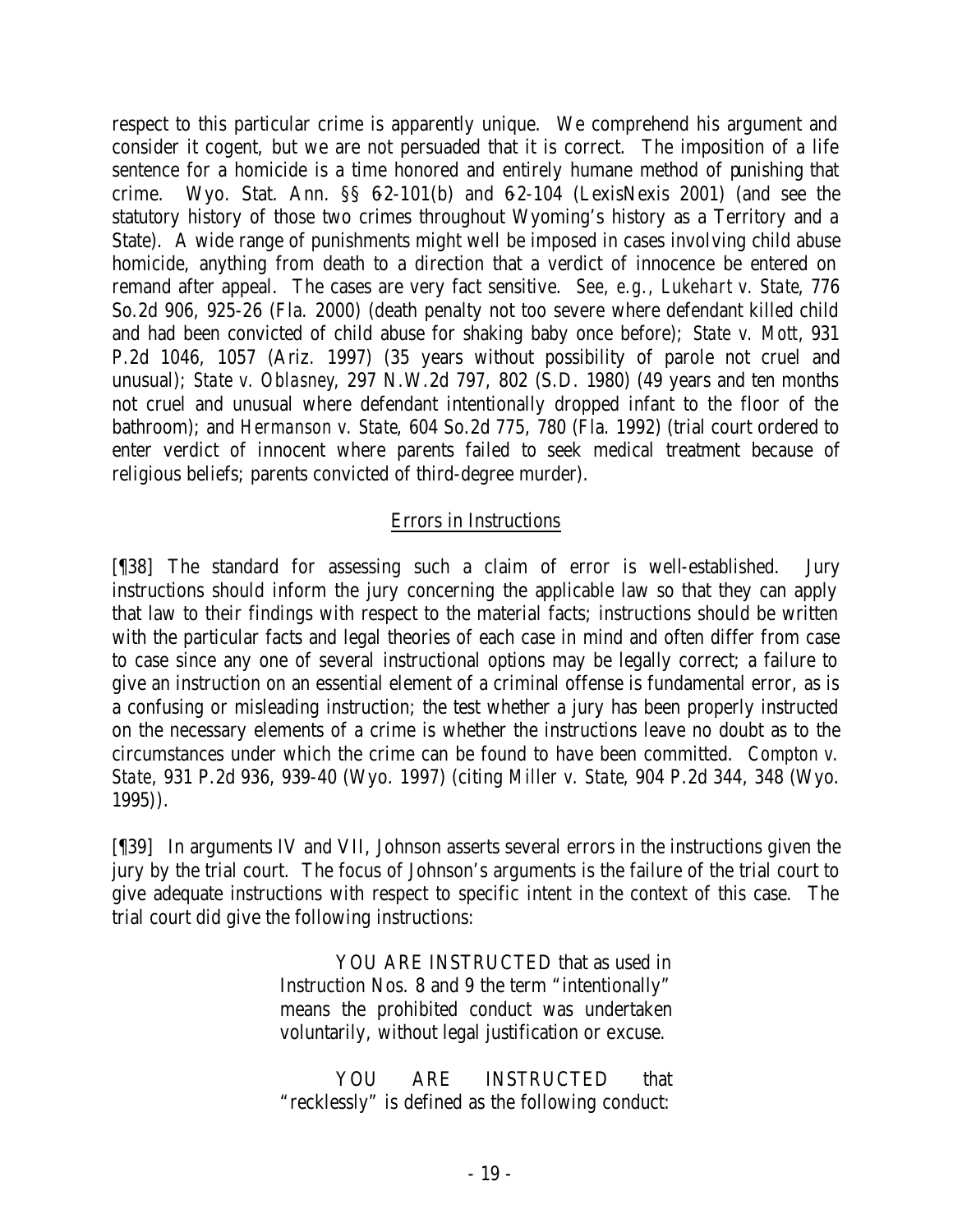A person acts recklessly when he consciously disregards a substantial and unjustifiable risk that the harm he is accused of causing will occur, and the harm results. The risk shall be of such nature and degree that disregarding it constitutes a gross deviation from the standard of conduct that a reasonable person would observe in the situation.

YOU ARE INSTRUCTED that to prove the crimes charged in this case, it is not necessary to establish a deliberate intent to kill or any other specific intent on the part of the Defendant. The crimes charged in this case are general intent offenses whereunder it is sufficient to demonstrate that the defendant undertook the prohibited conduct voluntarily, and his purpose in pursuing that conduct is not an element of the crimes.

[¶40] Johnson offered, and presented argument in support of, the following instructions in place of those given by the trial court:

> YOU ARE INSTRUCTED that a person acts with intent when it is his conscious objective or desire to engage in conduct or to cause the result.

> Criminal intent is a necessary ingredient of criminal liability, and one charged with criminal conduct must have an awareness or consciousness of wrongdoing.

> Basic premise of criminal liability is that act alone does not make one guilty unless his mind is also guilty.

> YOU ARE INSTRUCTED that the necessary elements of the crime of 1st degree murder, you must find from your consideration of all the evidence the following elements:

> 1. That on or about the  $24<sup>th</sup>$  day of April [August], 1995, while within Natrona County, State of Wyoming;

> 2. The Defendant, Daniel Johnson did in the perpetration of, or attempt to perpetrate the abuse of a child under the age of sixteen (16) years;

3. With the intent to inflict physical injury on a child;

4. Kill a human being;

5. Is guilty of murder in the first degree.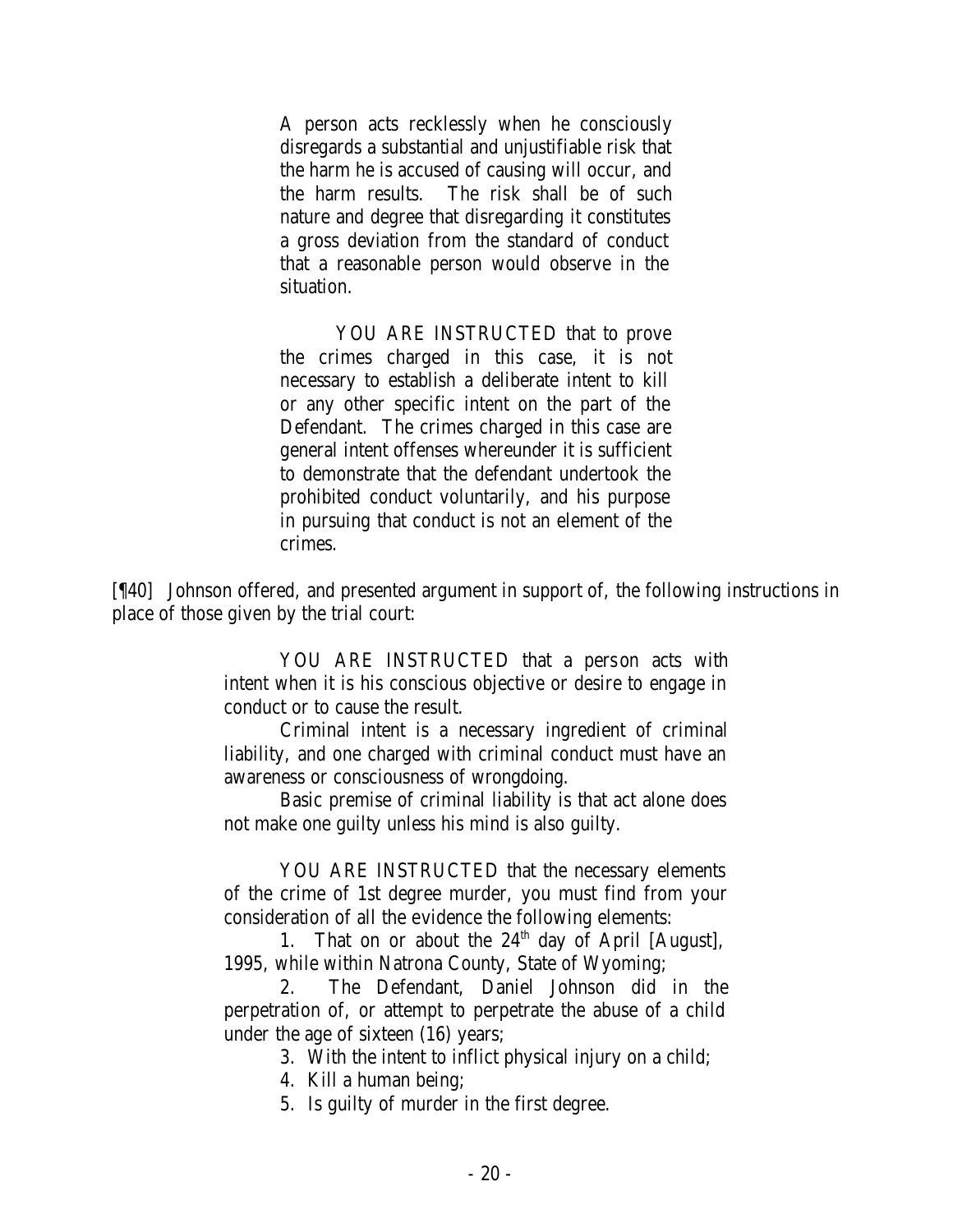If you find from your consideration of all the evidence that any of these elements has not been proven beyond a reasonable doubt, then you should find the defendant not guilty.

If, on the other hand, you find from your consideration of all the evidence that each of these elements has been proven beyond a reasonable doubt, then you should find the Defendant guilty.

YOU ARE INSTRUCTED [that] to constitute the crime charged there must be a union of two essential elements, an act forbidden by law and a specific intent.

Specific intent means more than the general intent to commit the act. To prove a crime which involves specific intent, the prosecution must prove beyond a reasonable doubt:

(1) That the defendant did the act charged, and

(2) That he did it with the specific intent described in the crime charged.

The specific intent in the crime charged, felony murder, is the intent to commit child abuse, and must be proved beyond a reasonable doubt as any other fact in the case; as cited in *Jansen v. State*, 892 P.2d 1131, 1138 (Wyo. 1995).

The crime charged in this case, felony murder, is a serious crime which requires proof of specific intent before the defendant can be convicted. Specific intent, as the term implies, means more than the general intent to commit the act. To establish specific intent, the state must prove that the Defendant knowingly perpetrated or attempted to perpetrate abuse upon a child, specifically intending to violate the law. Such intent may be determined from all the facts and circumstances surrounding the case.

An act or a failure to act "knowingly" done, if done voluntarily and intentionally, and not because of mistake or accident or other innocent reason.

[¶41] A comparison of the instructions given with those requested by Johnson convinces us that refusal of the offered instructions was not error. The instructions offered by Johnson are not necessarily incorrect; indeed, they may have been an improvement on those given. However, as given, the instructions did not run afoul of the standard of review that we apply in such circumstances as these.

[¶42] Johnson also contends that the instructions, as given, offered the jury two separate theories upon which the Defendant's guilt could be based -- intentionally and recklessly.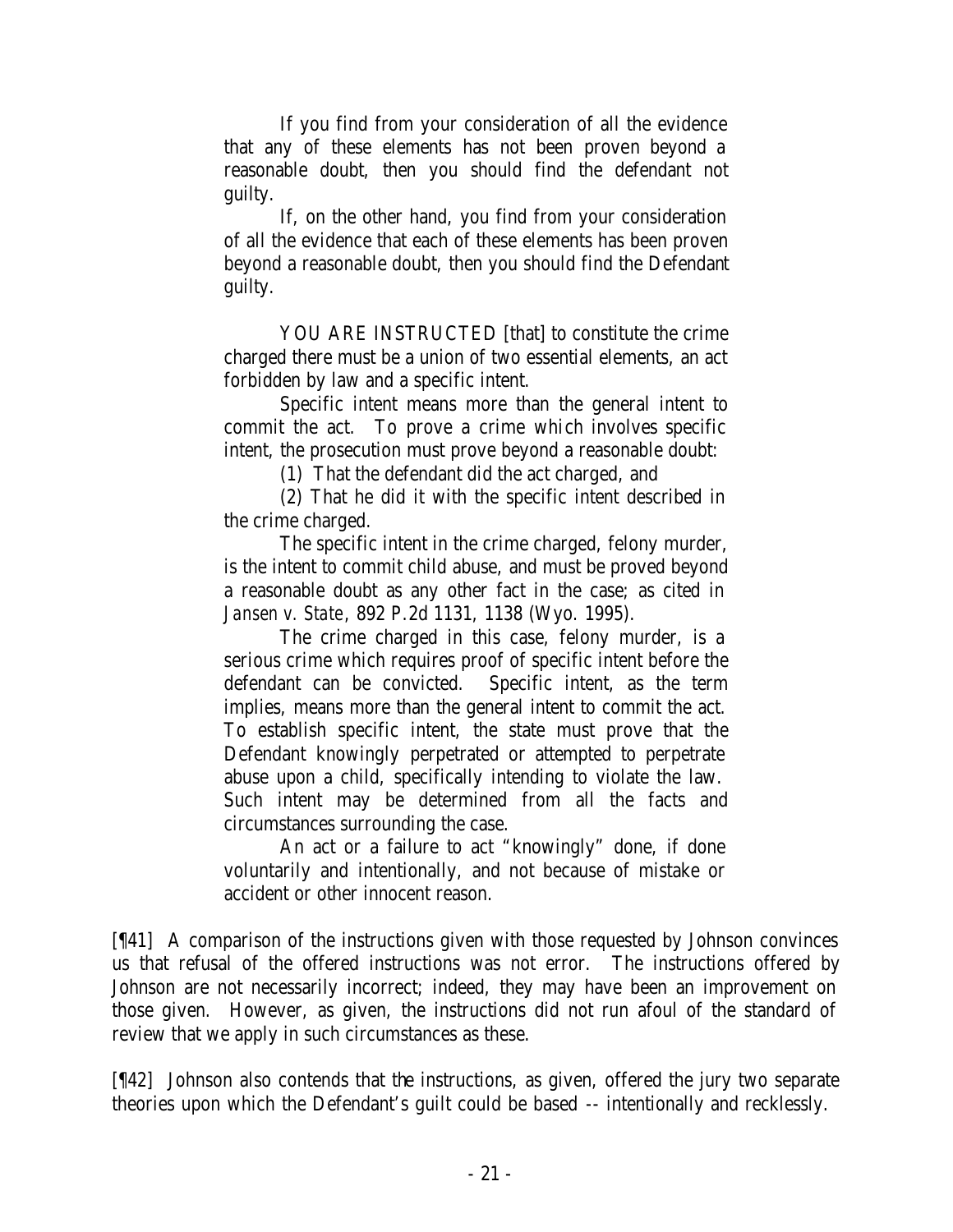We have recognized that a general verdict must be reversed when the verdict is supportable on one ground but not on the other and when it is impossible to ascertain which ground the jury relied upon in reaching its verdict, but reversal is not required when sufficient evidence supports each alternative ground. *See Bloomquist v. State*, 914 P.2d 812, 819 (Wyo. 1996). We conclude that the State produced sufficient evidence to support both the allegations that Johnson's acts were intentional and reckless.

# Other Issues

[¶43] There are two additional issues raised by Johnson, and we will comment on them only briefly. Johnson was not present when the Court and counsel considered a question from the jury. That question was: "Does death by child abuse equal 1st degree murder? If it does, then why is it that if we decide guilty of child abuse it does **not** automatically equal first degree murder or should the murder/death be considered a lesser charge? (Can it?)." In many circumstances it is a requirement that a criminal defendant be present for jury question procedures such as that which occurred here. There are, of course, exceptions, but there is no bright line, and doubt should be resolved in favor of the defendant's presence.<sup>13</sup> *See* Wyo. Stat. Ann. § 7-11-202 (LEXIS 1999); and *Seeley v. State*, 959 P.2d 170, 177-79 (Wyo. 1998). The trial court stated on the record, and before the jury, that Johnson was not present because his presence was not requested and because the question to be answered was purely a legal/procedural matter. Defense counsel did not interpose any objection to Johnson's absence. Under these circumstances, we conclude that Johnson's absence was not reversible error. Moreover, to the extent any error might be conjured up from the circumstances, we most certainly perceive it to be harmless. *Seely*, 959 P.2d at 177-79.

[¶44] Johnson also claims that the prosecutor improperly commented on his right to remain silent. That comment was:

> Now Mr. Johnson obviously didn't want to tell the police much of anything. That is another indication that we have that he knew what he did was wrong. If he didn't know what he did was wrong, he probably wouldn't have had no reservation and those fears about disclosing to the police what Officer Jones talked about.

 13 Since a defendant is required to object to any instruction given to the jury in order to preserve error, the defendant should always be permitted to be present. W.R.Cr.P. 30. Any waiver should clearly appear in the record. Any other course suggests that a defendant may play no role in the defense of his criminal case. Though that likelihood may be insubstantial in some cases, there should be no presumption that it is always insubstantial.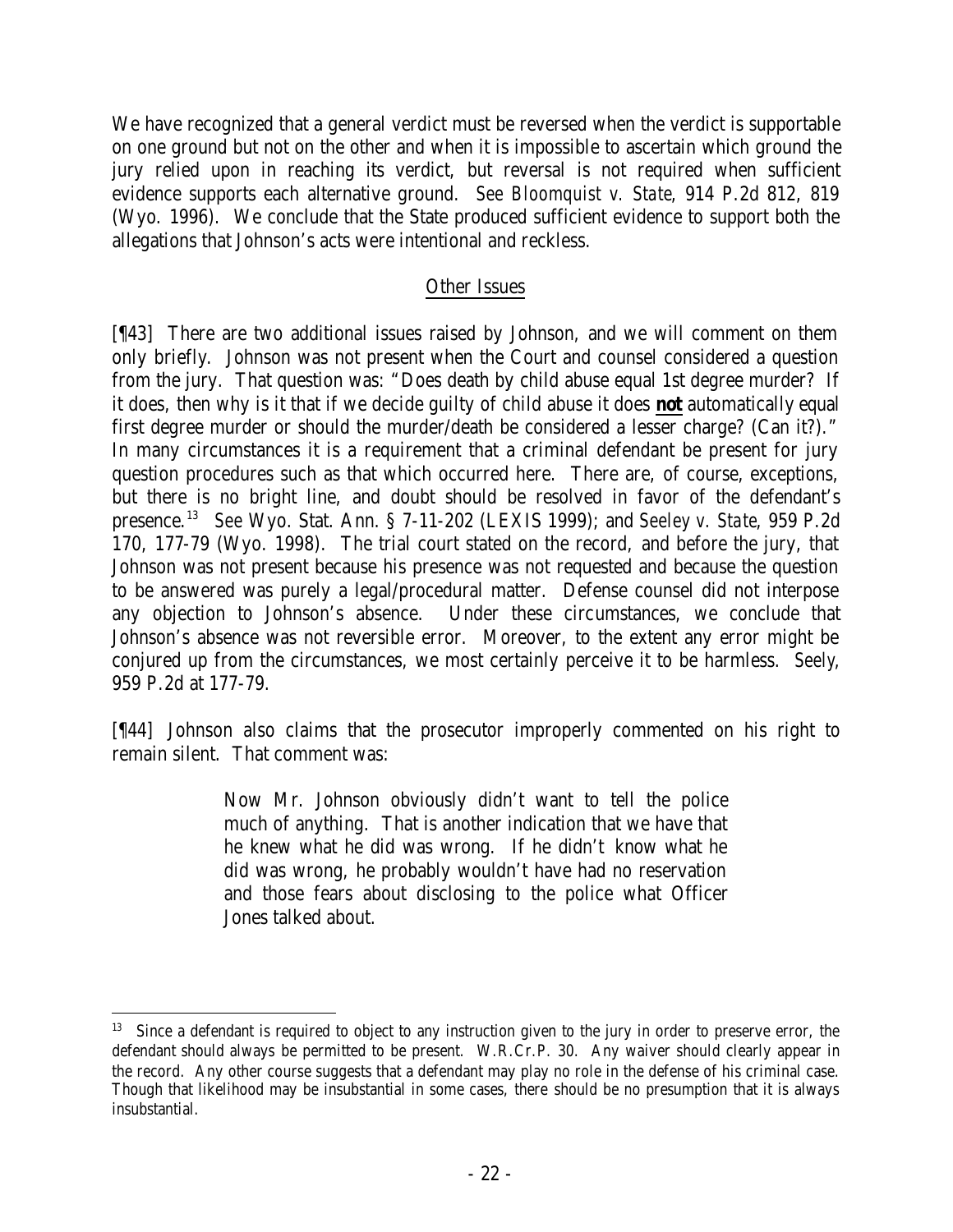[¶45] The State contends that this comment was fair argument in the light of Johnson's decision to talk with the police and then telling several conflicting stories. Johnson exhorts us to review this excerpt from the argument under a variety of standards of review, which may be applied to the prosecution's comment on the right to remain silent. However, we are able to readily conclude from the record that the comment, in context, was a comment on statements Johnson **did** make (*i.e*., the exercise of his right to speak freely and voluntarily if he so chose), and we conclude that discussion of the asserted error in the context of a violation of the right to remain silent is not necessary.

[¶46] The Judgment and Sentence of the trial court is affirmed in all respects.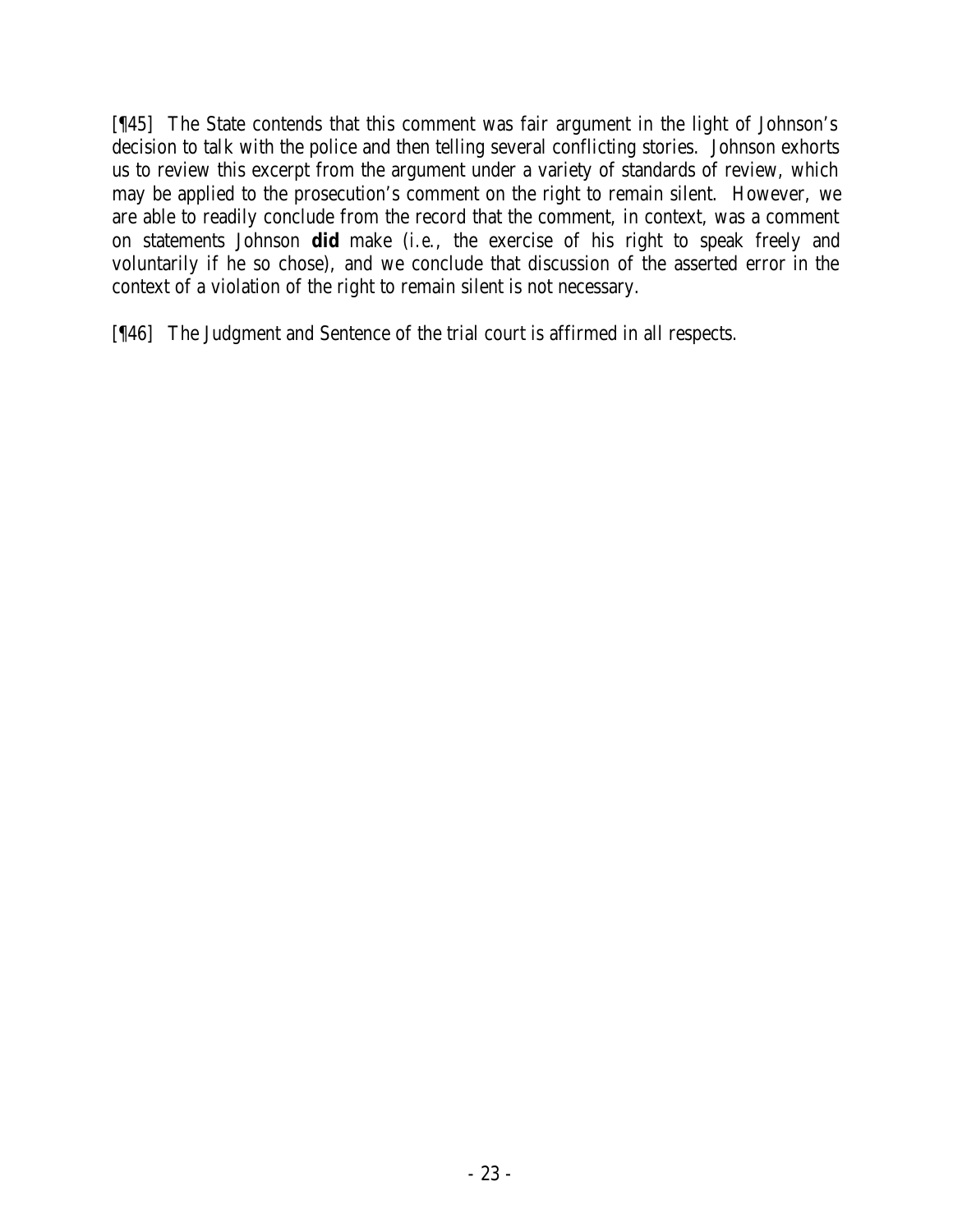## **LEHMAN, Justice, dissenting, with whom GOLDEN, Justice, joins.**

[¶47] The majority holds that the statutory scheme at issue in this case presents no constitutional problems. I cannot agree and must therefore respectfully dissent. I would hold that the ability to charge a person for the exact same conduct under two different statutes with two vastly different punishments violates equal protection as afforded by both the Wyoming Constitution and the United States Constitution.

[¶48] Generally, equal protection is thought to prevent the government from making classifications in the law based on impermissible standards. Yet, equal protection also forbids the arbitrary application of the law. For instance, selective enforcement based on unjustifiable standards such as race, religion, or other arbitrary classification is prohibited by equal protection. *Oyler v. Boles*, 368 U.S. 448, 456, 82 S.Ct. 501, 506, 7 L.Ed.2d 446 (1962). We have said: "Equal protection 'mandates that all persons similarly situated shall be treated alike, both in the privileges conferred and in the liabilities imposed.'" *Allhusen v. State, by and through Mental Health Professions Licensing Bd*., 898 P.2d 878, 884 (Wyo. 1995) (quoting *Small v. State*, 689, P.2d 420, 425 (Wyo. 1984)). The statutes at issue in this case make no improper classification on their face. Rather, the danger in this instance is the possible arbitrary or capricious application of the statutes.

[¶49] The Wyoming Constitution provides: "In their inherent right to life, liberty and the pursuit of happiness, all members of the human race are equal." Art. 1, § 2. The Wyoming Constitution further provides that: "All laws of a general nature shall have a uniform operation." Art. 1, § 34. These two provisions combine to afford citizens equal protection under the law. "Equal protection guarantees that similar people will be dealt with similarly and that people in different circumstances will not be treated as though they were similar." *Bell v. State*, 693 P.2d 769, 771 (Wyo. 1985) (citing Nowak, Rotunda and Young, *Constitutional Law* (2<sup>nd</sup> ed. 1983), p. 587)). We have declared: "Equal protection in Wyoming requires a law to operate alike upon all persons or property under the same circumstances and conditions." *WW Enterprises, Inc. v. City of Cheyenne*, 956 P.2d 353, 356 (Wyo. 1998) (citing *Ludwig v. Harston*, 65 Wyo. 134, 197 P.2d 252, 257  $(1948)$ .

[¶50] We have stated on numerous occasions "the Wyoming Constitution offers more robust protection against legal discrimination than the federal constitution." *Allhusen*, 898 P.2d at 884 (citing *Wilson v. State ex rel. Office of Hearing Examiner*, 841 P.2d 90 (Wyo. 1992); *Johnson v. State Hearing Examiner's Office*, 838 P.2d 158 (Wyo. 1992); *Washakie County Sch. Dist. No. 1 v. Herschler*; 606 P.2d 310 (Wyo. 1980), *cert. denied* 449 U.S. 824, 101 S.Ct. 86, 66 L.Ed.2d 28 (1980); *Nehring v. Russell*, 582 P.2d 67 (Wyo. 1978)). Yet, the majority declines to discuss Johnson's argument in this regard, dismissing the idea of greater protection afforded by the Wyoming Constitution. The statutory scheme at issue in this case permits unequal treatment for people whose conduct is identical. In the face of our long tradition claiming the Wyoming Constitution provides more protection than the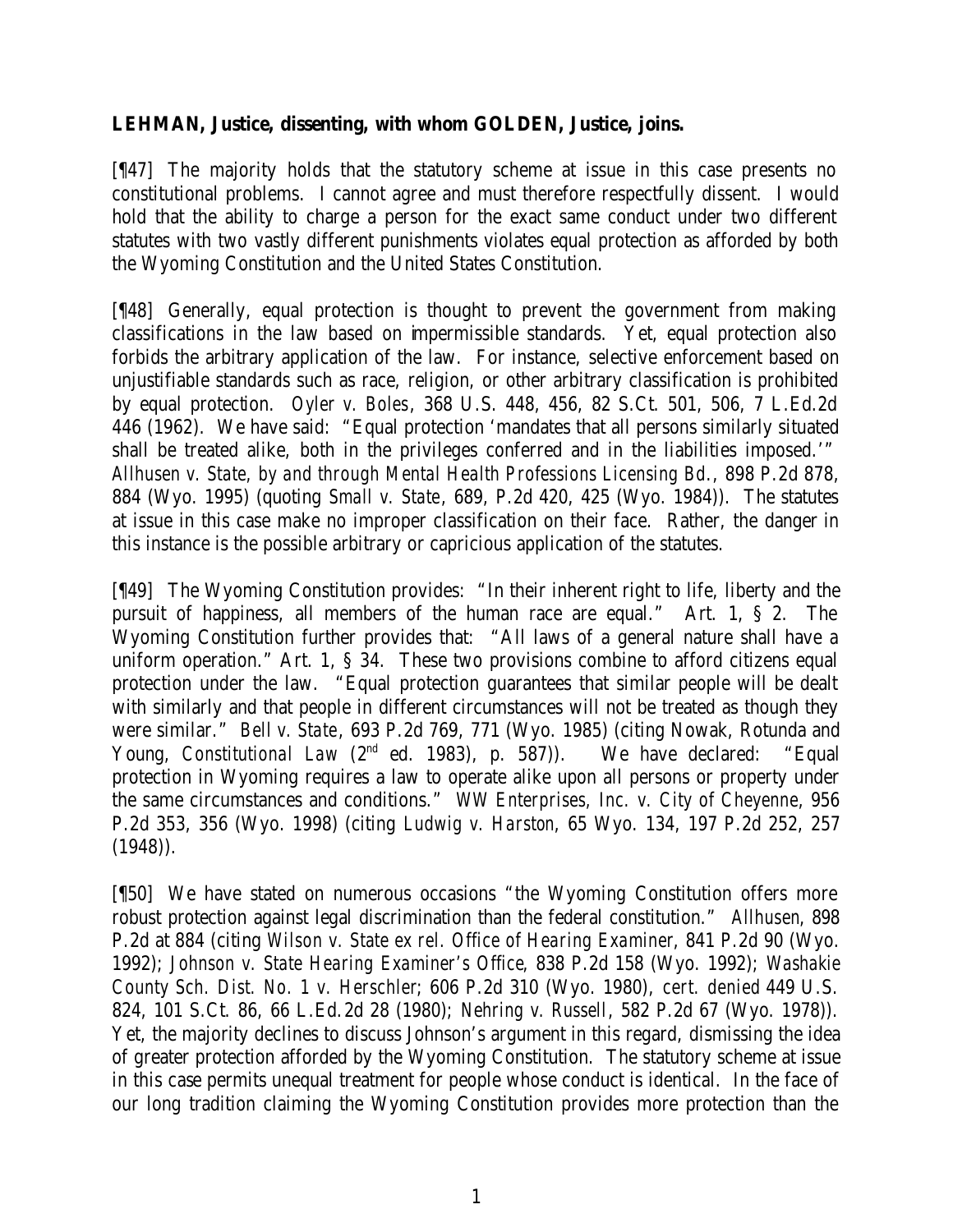federal constitution and the real possibility of the law operating differently on similarly situated people, I think Johnson's argument to have merit.

[¶51] Nevertheless, I need not make the determination that the Wyoming Constitution provides greater protection than the federal constitution in this area either. For even if it does, the *Batchelder* case relied upon by the majority is distinguishable from the case at hand. I therefore cannot agree with the majority's statement "the issues Johnson raises in this regard have been decided against him by the United States Supreme Court on the basis of his federal constitutional claims." ¶33. As noted by the discussion of LaFave, Israel, and King quoted by the majority, three groups of duplicative statutes exist.  $\Box$ 30. This case is akin to the third group, where the statutes are identical. As such "there is nothing at all rational about this kind of statutory scheme, as it provides for different penalties without any effort whatsoever to explain a basis for the difference." 4 Wayne R. LaFave, Jerold H. Israel, and Nancy J. King, *Criminal Procedure* § 13.7(a), 96 (1999 and Supp. 2002).

[¶52] The elements of first degree felony murder based on the underlying felony of child abuse and the elements of felony child abuse involving the death of a child are identical. The duplication of these two crimes occurs in part because the felony murder statute necessitates the use of the child abuse statute to define "abuse of a child." Therefore, both crimes require the intentional or reckless killing of a child under the age of sixteen by an adult or person six years older than the child.<sup>14</sup> The only difference between the two crimes is the punishment.

[¶53] To further illustrate this point, I consider what proof would be required under each statute for Johnson's conduct. If the prosecutor wanted to charge child abuse in this instance, he would have to prove beyond a reasonable doubt that Daniel Johnson is an adult and that he intentionally or recklessly inflicted upon a child under the age of sixteen (16) years physical injury, in this case death. If the prosecutor wanted to charge felony murder in this instance, he would have to prove beyond a reasonable doubt that Daniel Johnson killed a child while perpetrating child abuse on a child under the age of sixteen. The elements of child abuse here would require proof that Johnson intentionally or recklessly inflicted upon a child under 16 years of age physical injury, in this case death. The statutes are identical in the sense that they punish the exact same conduct with no differing elements of proof. Obviously, the statutes include other instances of conduct that are prohibited; but, as applied to child abuse that results in death, they are identical. At least one commentator has opined that the United States Supreme Court would declare a statutory scheme unconstitutional if confronted with identical statutes but differing punishments. *See*, Martin H. Tish, Comment,

 <sup>14</sup> The statute in effect when Johnson was charged made no distinction between "a person responsible for a child's welfare" and "a person who is not responsible for a child's welfare." The statute has been subsequently amended and now contains such a distinction. *Compare* Wyo. Stat. Ann. § 6-2-503 (Michie 1988 and Supp. 1995) *with* Wyo. Stat. Ann. § 6-2-503 (LexisNexis 2001 and Supp. 2002). Thus, while Johnson was the victim's father and would presumably meet the definition of "a person responsible for a child's welfare" under Wyo. Stat. Ann. 14-3-202(a)(i) (LexisNexis 2001 and Supp. 2002), the statute in effect at that time required only that the child be under the age of sixteen (16) regardless of the "actor." The later amendment utilizes a standard of eighteen (18) for "a person responsible for a child's welfare."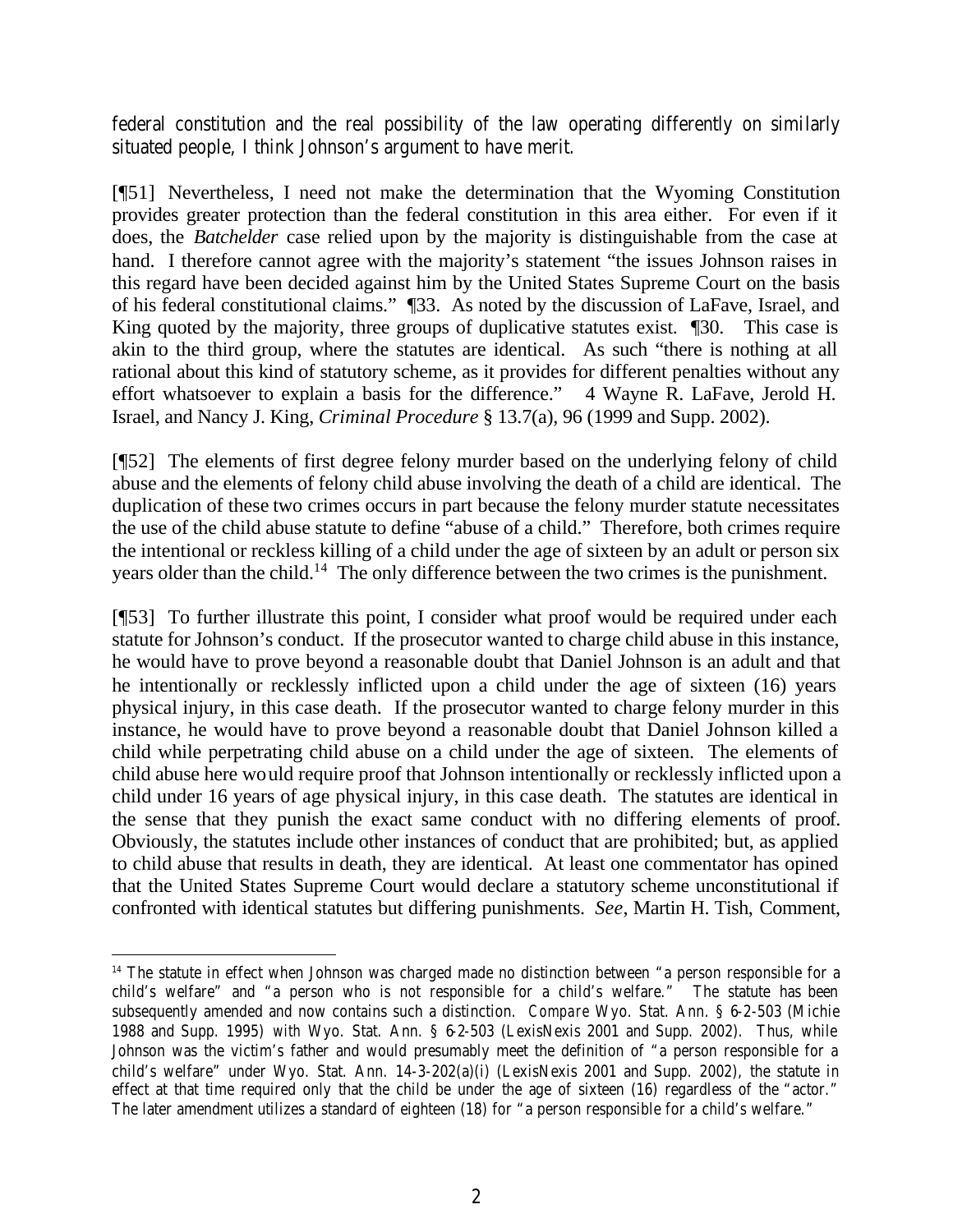*Duplicative Statutes, Prosecutorial Discretion, and the Illinois Armed Violence Statute*, 71 J. Crim. L. & Criminology 226, 236 (1980). Other Jurisdictions have drawn such distinctions. *See*, *People v. Marcy*, 628 P.2d 69 (Colo. 1981); *State v. Modica*, 567 P.2d 420 (Haw. 1977); *Incorporated County of Los Alamos v. Montoya*, 772 P.2d 891 (N.M. App. 1989) (reaffirming *State v. Chavez*, 419 P.2d 456 (N.M. 1966)); *State v. Fedorowicz*, 2002 UT 67, ¶¶46-48, 52 P.3d 1194, ¶¶46-48 (Utah 2002) (explaining *State v. Shondel*, 22 Utah 2d 343, 453 P.2d 146 (1969) and its progeny).

[¶54] Moreover, with overlapping statutes as opposed to identical statutes, the statutes themselves frequently focus on different types of conduct, thereby giving the prosecutor some idea as to which statute he should proceed under. *See*, LaFave, at 97. The statutory scheme before us presents no such guidance. Under both statutes, causing the death of a child from child abuse is the conduct the State is seeking to punish. No extra proof is required for one crime over the other, nor is there any indication of factors to consider in making the charging decision. With this complete lack of guidance, it appears that the prosecutor's charging decision is completely arbitrary. For example, two persons, conducting themselves identically, each shake a baby resulting in the death of the child. The statutes authorize one person to be exposed to a possible sentence of death and the other to be exposed to a sentence of no more than five years. Such obvious unequal treatment of persons identically situated clearly violates the guarantee of equal protection.

[¶55] Under this scheme, the prosecutor could randomly discriminate against persons simply because of the group they belong to, or because he dislikes them, or because he is simply having a bad day. The statutory scheme "furnishes a convenient tool for 'harsh and discriminatory enforcement by local prosecuting officials, against particular groups deemed to merit their displeasure.'" *Kolender v. Lawson*, 461 U.S. 352, 360, 103 S.Ct. 1855, 1860, 75 L.Ed.2d 903, 911 (1983) (citing *Papachristou v. City of Jacksonville*, 405 U.S. 156, 170, 92 S.Ct. 839, 847-48, 31 L.Ed.2d 110 (1972)). If the prosecutor pursues a harsher penalty against those persons he does not like, his action brings about selective enforcement based on an arbitrary classification (i.e. the prosecutor's dislike). Such arbitrary action has long been prohibited by the federal constitution. *See*, Tish at 232; *Oyler v. Boles*, 368 U.S. 448, 82 S.Ct. 501, 7 L.Ed.2d 446 (1962); *Yick Wo v. Hopkins*, 118 U.S. 356, 6 S.Ct. 1064, 30 L.Ed. 220 (1886).

[¶56] *Batchelder* is distinguishable on yet another ground. In *Batchelder,* the disparity between the punishments under the two overlapping statutes was small. LaFave, Israel, and King explain this issue as follows:

> In response to the Court of Appeals' objection that the prosecutor was given unfettered discretion in "selection of which two penalties to apply," the Supreme Court answered that the government had not been allowed "to predetermine ultimate criminal sanctions" but instead had simply enabled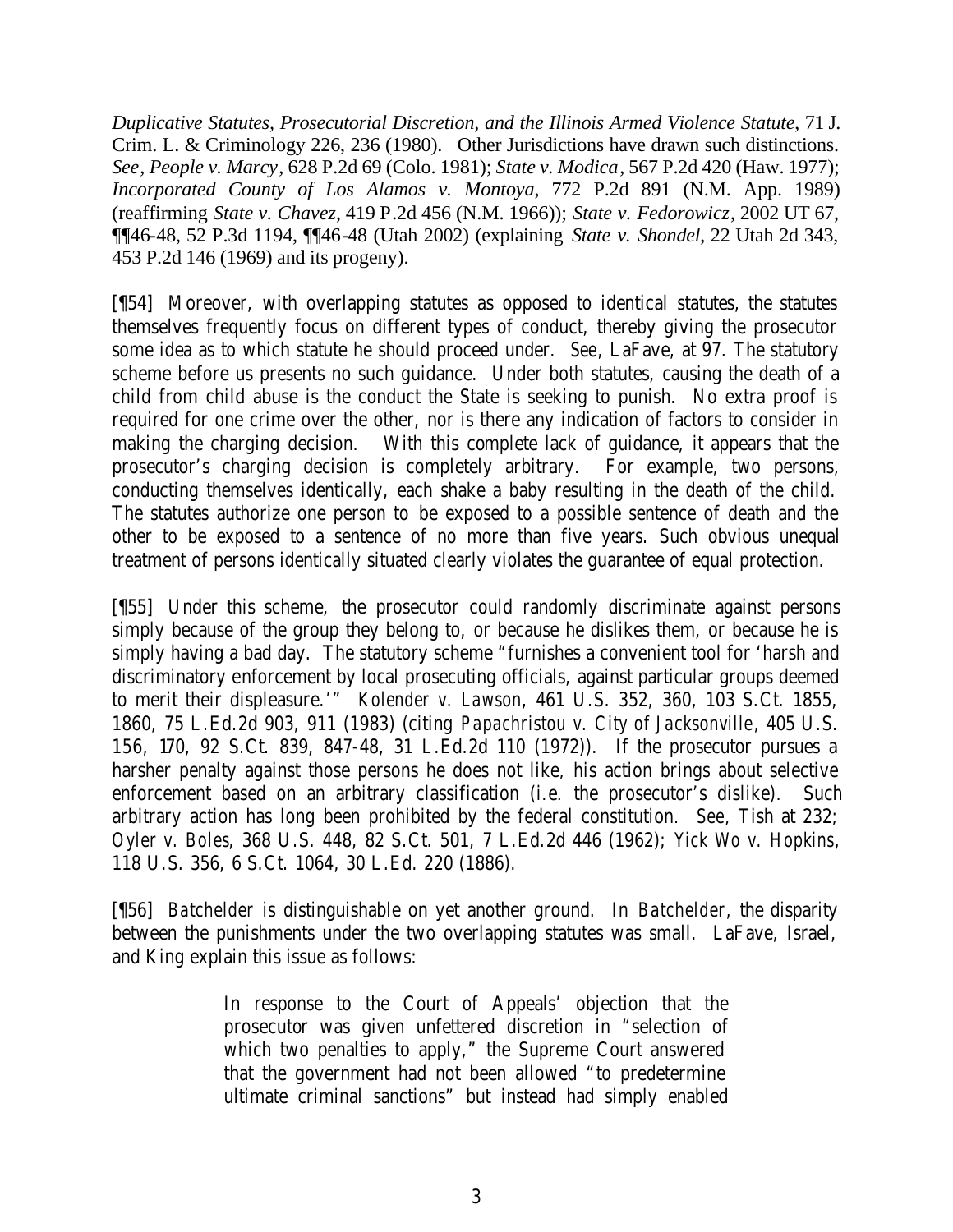"the sentencing judge to impose a longer prison sentence." That is, the prosecutor's choice of the statute which allowed imprisonment "not more than five years" rather than the one providing for imprisonment "not more than two years" had simply added to the judge's sentencing discretion. But what if, for example, one statute permitted imprisonment up to ten years and the other made ten years the mandatory minimum? It has been forcefully argued that in such a case, where the prosecutor actually "makes a sentencing decision, without either sentencing information or expertise in sentencing," this "sentencing aspect of the prosecutor's choice distinguishes the prior cases and is the strongest support for the equal protection argument."

LaFave, at 97-98 (footnote omitted). This case presents precisely the problem the professors envision. Under the statutory scheme in *Batchelder*, the possibility existed that the same or very similar punishments would be levied regardless of the charging statute. Here, the enormous difference between punishments leaves no possibility of the same or even similar punishment. Disparity such as this smacks of an equal protection violation.

[¶57] I would lastly mention one other area in which *Batchelder* is distinguishable. In *Batchelder*, the Supreme Court heavily relied on legislative intent divined from legislative history. *United States v. Batchelder*, 442 U.S. 114, 119-21, 99 S.Ct 2198, 2201-02, 60 L.Ed.2d 755 (1979). There, it was clear that "Congress intended to enact two independent gun control statutes, each fully enforceable on its own terms." 442 U.S. at 119, 99 S.Ct at 2202. We do not have any such legislative history in this case to indicate the legislature's intent. Instead, what we do have is the legislature later amending the statutes to remove the offending portion.<sup>15</sup> Such action indicates to me that the legislature recognized its error and the problems it would cause and corrected the error.<sup>16</sup>

<sup>&</sup>lt;sup>15</sup> The 2002 amendment to the definition of "physical injury" as found in Wyo. Stat. Ann. § 14-3-202(a)(ii)(B), removed the word "death" and added additional language regarding skin bruising. *See,* Wyo. Stat. Ann. § 14-3-202 (LexisNexis 2001 and Supp. 2002); ¶¶ 23-24. By removing the word "death" from the definition of "physical injury" the legislature eliminated the very problem at issue in this case. The duplicative statutes seen in this case no longer exist.

<sup>&</sup>lt;sup>16</sup> Because providing two vastly different penalties for the exact same conduct makes no sense, I can only conclude that the duplication at issue in this case is error. Surely, if the legislature had given any thought to the overlap, it would have drafted the statutes to avoid duplication. LaFave, Israel, and King suggest that duplicative statutes such as these are the consequence of legislative carelessness. LaFave at 96. I agree, "and even if it is not such a scheme serves no legitimate purpose. There is nothing at all rational about this kind of statutory scheme, as it provides for different penalties without any effort whatsoever to explain the basis for the difference." *Id*.